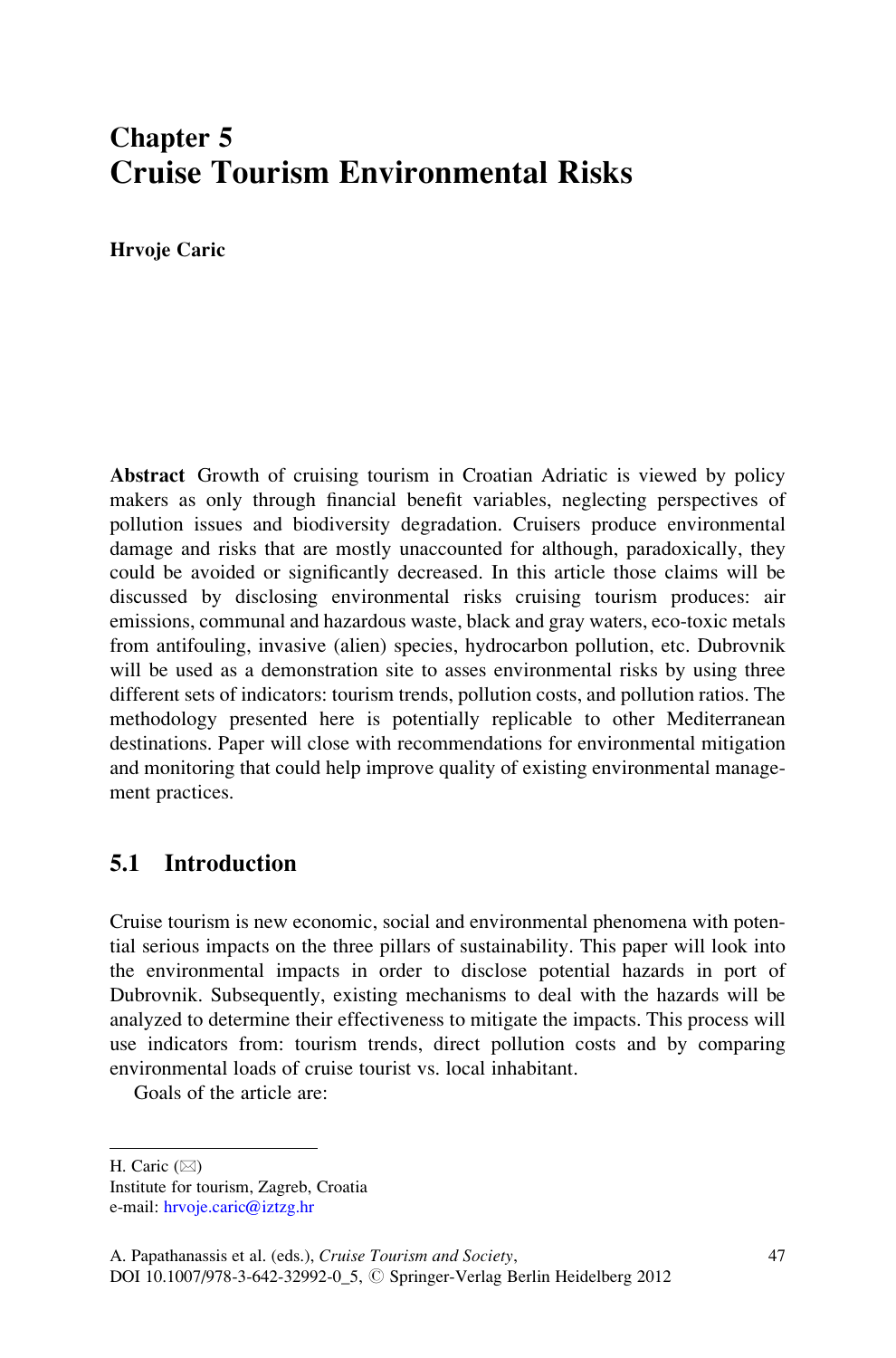- 1. Confirm that the use of sea for tourism and transport is
	- Perceived by policy makers as free resource available for opportunistic exploitation and unlimited in pollution absorption and
	- Serious potential risk for environment.
- 2. Point to key pollution management issues and discuss possible solutions to some of the pollutions aspects.

The methodology used in this article was desk research and data gathering focusing on potential impacts on eco systems that might appear from the cruise tourism activity. The data gathering on the site level focused on tourism statistics and pollution indicators from existing empirical research and technical standards. This data was then used to calculate pollution loads and costs for Croatian Adriatic and Dubrovnik. Peak day, as maximum saturation situation was used for situation analysis where environmental loads of a cruiser were compared with those of a local inhabitant. Detailed calculations from this paper are available in the PhD thesis of Hrvoje Caric´ submitted and defended with Institute for oceanography and fisheries in Split (Carić [2011](#page-18-0)).

# 5.2 Risks to Environment from Cruisers

Risks to the marine environments are becoming extremely high due to pressures: population growth on the coast, unsustainable and large scale fisheries, exponential growth of merchant fleet, pollution from diverse sources and content, climate change, elimination of high-value biodiversity habitats, etc. National legislative framework and international treaties, conventions and agreements have produced very little protection, and additional pressures like development of large-scale cruise tourism should therefore raise concern.

International Convention for the Prevention of Pollution From Ships (MARPOL) is one of the most important international marine environmental conventions. It was designed to prevent and minimize pollution of the seas, including dumping, oil and air pollution. It was adopted by the International Maritime Organization (IMO) in 1973 and updated in 1978 and therefore is often referred as MARPOL 73/78. The convention includes both accidental pollution and pollution from routine operations through six technical annexes.

MARPOL have defined Mediterranean sea, due to reasons relating to their ecological condition, as Special Area in which is required adoption of special mandatory methods for the prevention of sea pollution. Under the Convention, the special areas are to be provided with a higher level of protection than other areas of the sea. However, since Adriatic Sea is very sensitive, complex, and valuable ecosystem rich in bio-diversity, six countries surrounding the Adriatic have initiated additional and even more rigorous protection one level higher of mentioned Special Area. A request for this protection was to be submitted to IMO titled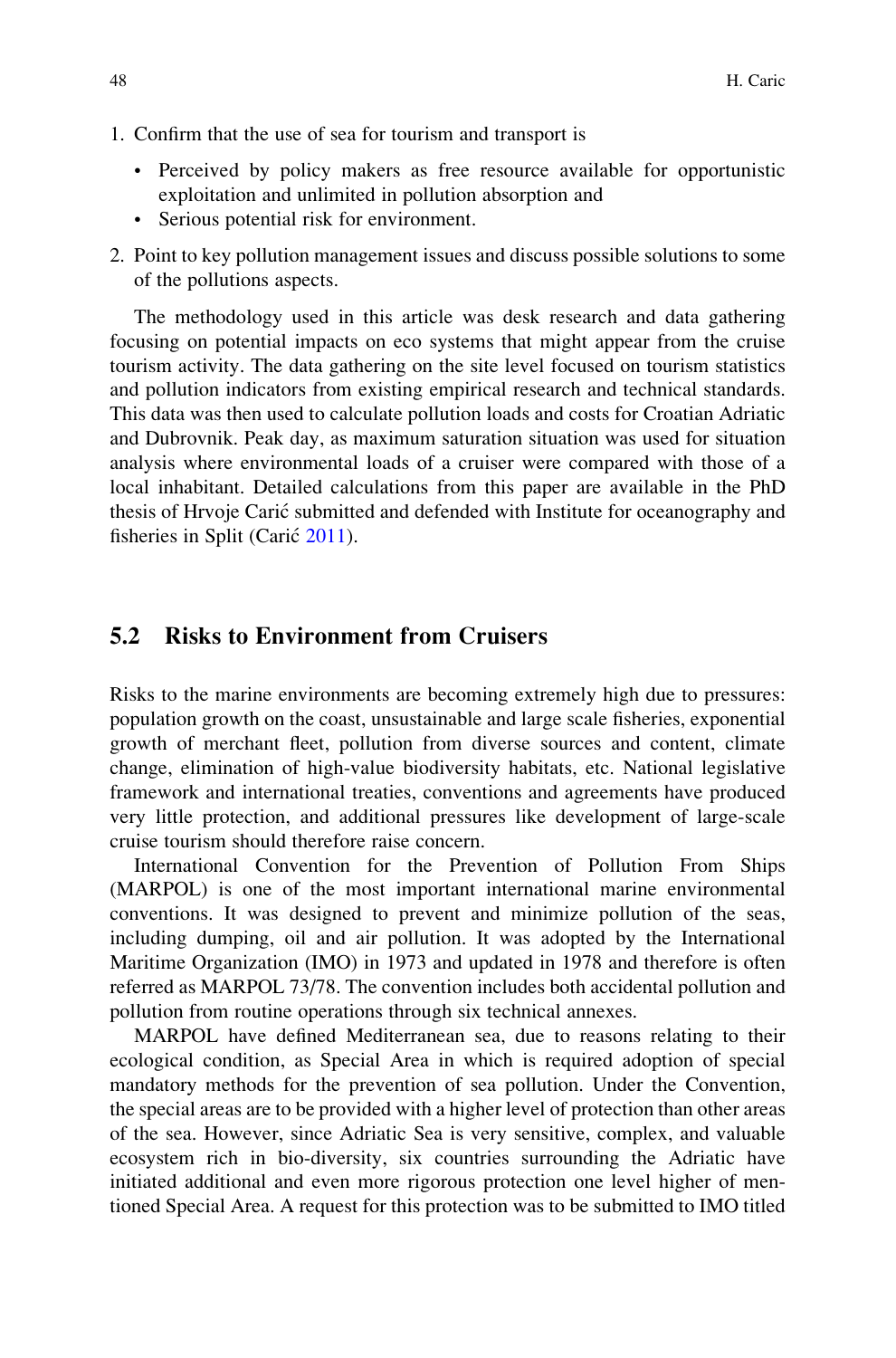Particularly Sensitive Sea Area – PSSA Adriatic, but unfortunately the application was not submitted due to unjustified blocking of a partner country (Carić [2011](#page-18-0)).

Beside risks emerging from policy making and implementation of existing legislation there are real and significant threats to environmental and human health. In order to understand those here are described two key principles related to pollution paths and their impacts – bioaccumulation and biodiversity.

Bioaccumulation is accumulation of substances, such as eco toxic metals (heavy metals), pesticides or other chemicals in an organism or part of an organism. The process involves the biological accumulation of substances that enter organism through respiration, food intake, epidermal contact with the substance, and/or other means. Higher organism is on the food chain, higher the concentration of substances is going to be in it. For example toxic waste that enters ecosystem from ship waste dumped at sea enters food chain of humans via fish or muscles he or she consumes can create permanent damage (Rawling [1999\)](#page-19-0). In a similar manner viruses and bacteria of human origin can enter marine ecosystem and transfer diseases to flora and fauna.

Biodiversity hotspots – coral reefs have suffered from anchoring that destroy marine organisms and damage sensitive ecosystems (Rogers et al. [1998\)](#page-20-0). Mediterranean equivalent, in both value and risk, would be Posedonia oceanica that is listed in Adriatic as both endangered specie and habitat. Its slow growth (cca. 1.5 cm/year), climate change and invasive species introduced via anchors and ballast waters have raised concern over its future and related future of fisheries that directly depend on the health of posidonia.

### 5.3 Direct Pollution from Cruisers

Understanding risks requires understanding the cause-effect relationship of environmental impacts. Activities of cruise ships while anchored, on dock or in movement produce number of emissions that have wide range of impacts on the environment. The materials leaving the cruisers in form of solids, vapors, liquids, particles and energy are:

- Waste (communal, hazardous, floating, Persistent Organic Pollutants)
- Gases (SOx, NOx, Volatile Organic Compounds, particles)
- Nutrients
- Bacteria, viruses and pathogen organisms
- Biocides
- Hydrocarbons (oil and derivates)
- Invasive and alohtone species
- Noise
- Light.

Potential Negative effects of cruise activities on human and nature well-being and health are: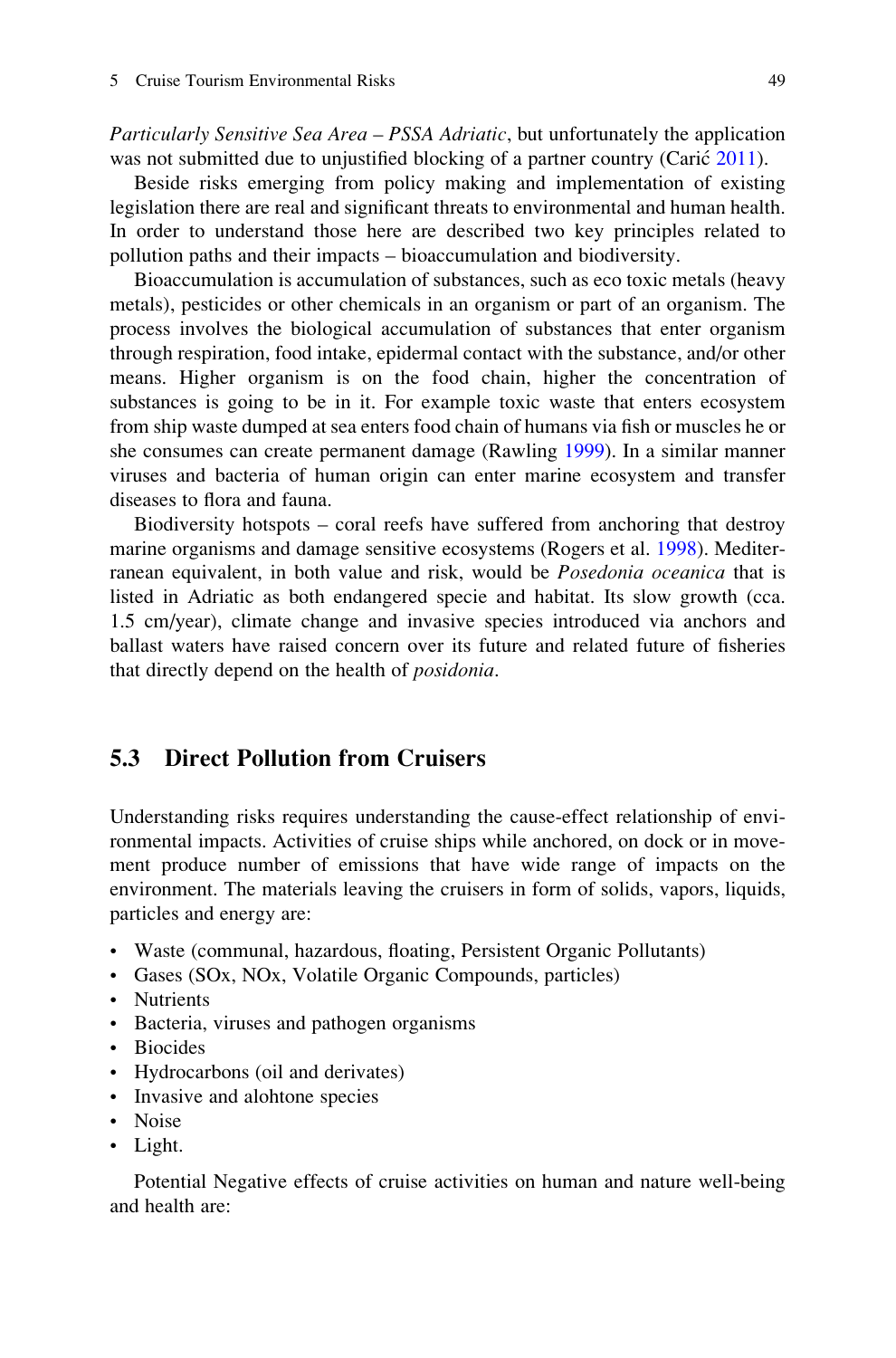- Climate change
- Respiratory diseases
- Epidemics
- Viral and bacterial contamination
- Contamination with (eco toxic) metals
- Acidification
- Eutrofication
- Smog and ground-level ozone
- Biodiversity decrease
- Fragmentation and deterioration of ecosystems
- Collisions with larger and slower animals (especially mammals like whales).

In order to disclose in more detail the cause (i.e. merchant shipping and cruise activities) – effects relationship some of the environmental issues will be briefly described.

# 5.3.1 Ballast Waters

Ballast waters transport organisms large distances and introduce them to new locations where they can become invasive and sometime dangerous for humans as for example is toxic phytoplankton *Pfiesteria piscada* or cholera. Smithsonian Institute have also conducted a research of ballast waters in Mexico bay and discovered disturbing findings of cholera in fish, muscles and shells (Rawlling [1999\)](#page-19-0). Cholera originating from ship ballast can be extremely dangerous and have claimed 10.000 lives in South America during the 1991–1994 epidemic (Rawlling [1999\)](#page-19-0). State of California have recognized the threat and banned discharge of ballast waters within their jurisdictions (Dobson and Gill [2006\)](#page-19-0). This was based on number of research conducted, one of those have registered 230 invasive species in San Francisco bay (San Francisco Estuary Project [2009](#page-20-0)). It is not surprising that IMO, UNDP (United Nations Development Program) and GEF (Global Environment Facility) have proclaimed In their Global Ballast Water Management Programme (GloBallast) that "Invasive aquatic species are one of the four greatest threats to the world's oceans, and can cause extremely severe environmental, economic and public health impacts." ([http://globallast.imo.org/\)](http://globallast.imo.org/). In relation to cruise ships some literature have named them as potential contributor to the problem (Copeland [2008,](#page-19-0) p. 6; Kurtela et al. [2007\)](#page-19-0), however there is no research available to disclose specifics.

# 5.3.2 Air Pollution

Fuel type, engine type, travel speed, maneuvering and electricity production are all elements that determine air emission production on cruisers. The quantity and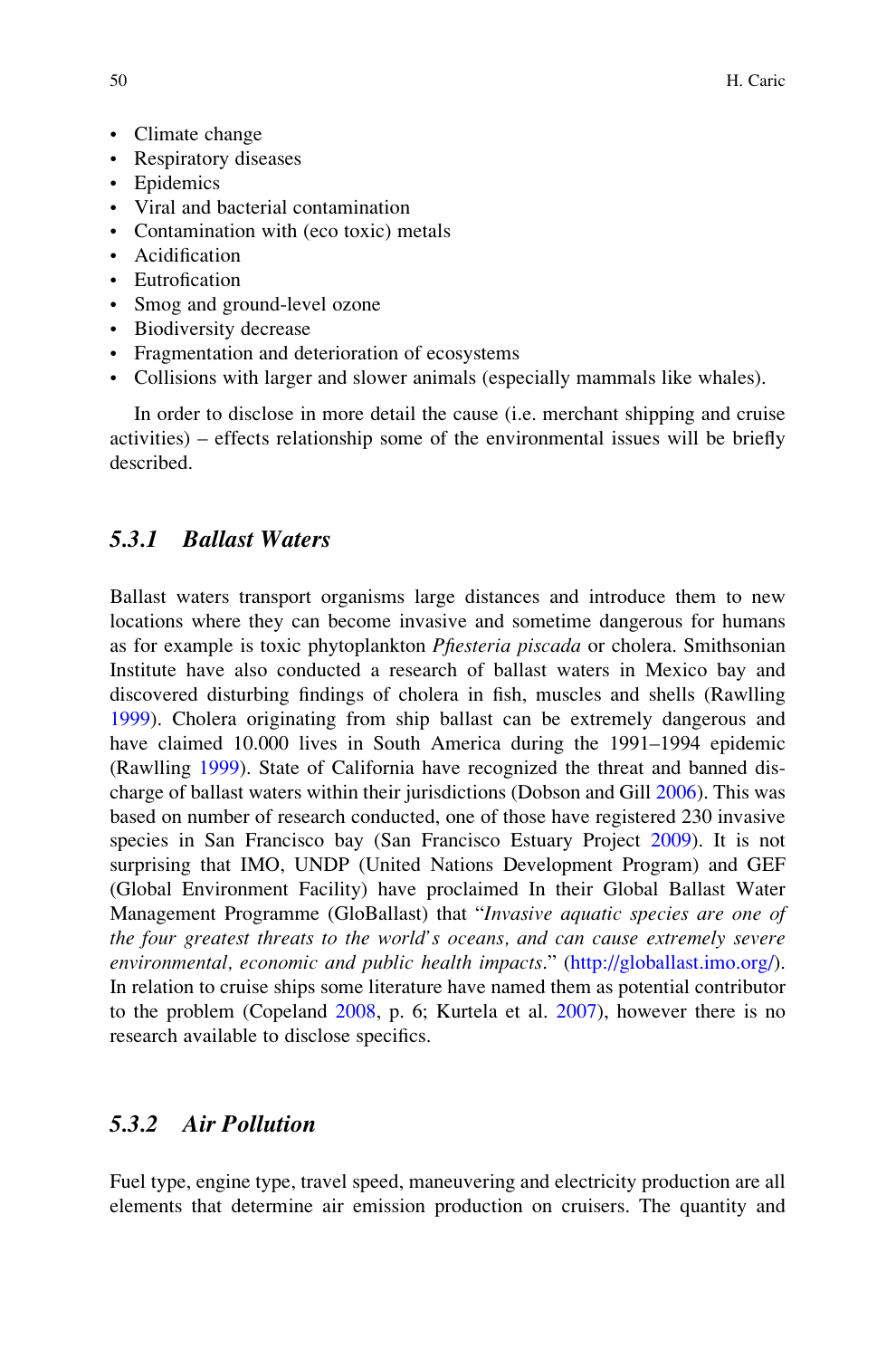

Fig. 5.1 An incident in Dubrovnik (1) Soot discharge, (2) Soot deposited on the sea surface i (3) Pollution remains gathered from the sea surface (Source: Iris Cimić; Dubrovački vjesnik [2009](#page-19-0); [www.dubrovacki.hr/clanak/8199/aaa](http://www.dubrovacki.hr/clanak/8199/aaa))

content can vary significantly but it is known that most cruisers use fuels rich in sulphur which is up to 1,000 times dirtier then the fuel used in the road transport (TRT – Trasporti e Territorio Srl [2007\)](#page-20-0). Ship emissions consist of mainly NOx, SOx, and COx gases, and suspended particles.

Studies conducted in harbor areas such as Vancouver show that pollution coming from merchant shipping is responsible for 95 % sulphur emission of the region that inhabits 2.3 million people (Ware [2002](#page-20-0)). SOx and NOx gasses from ship's engines when inhaled as aerosols increase probability of asthma or lung cancer 5–10 times as the Los Angeles study showed (US Senate [2007](#page-20-0)). Smog is combination of fog (moisture) and smoke (gasses form emissions) that, besides described human health, also causes acidification of ecosystems (soil, lakes, green cover, coastal sea, etc.). Furthermore, emissions from waste incinerators can be dangerous for human health what stimulated State of California to ban the ship incineration 20 NM of their shores (State of California Act A.B.. 741 of 2003) Fig. 5.1.

# 5.3.3 Solid Waste

Content of cruiser solid waste is similar to communal waste. In international waters, ships dispose of the organic waste by grinding it and throwing over board. Fifteen year old study illustrated that shipping in general produces approximately one million tones of organic waste per year, 24 % of which originates from cruisers (NRC [1995\)](#page-19-0). There is evidence that this practice also involves other inorganic waste. In new generation cruisers inorganic waste is incinerated and the ash disposed at sea, whilst in older ships inorganic solid waste is landed ashore (Copeland [2008](#page-19-0)).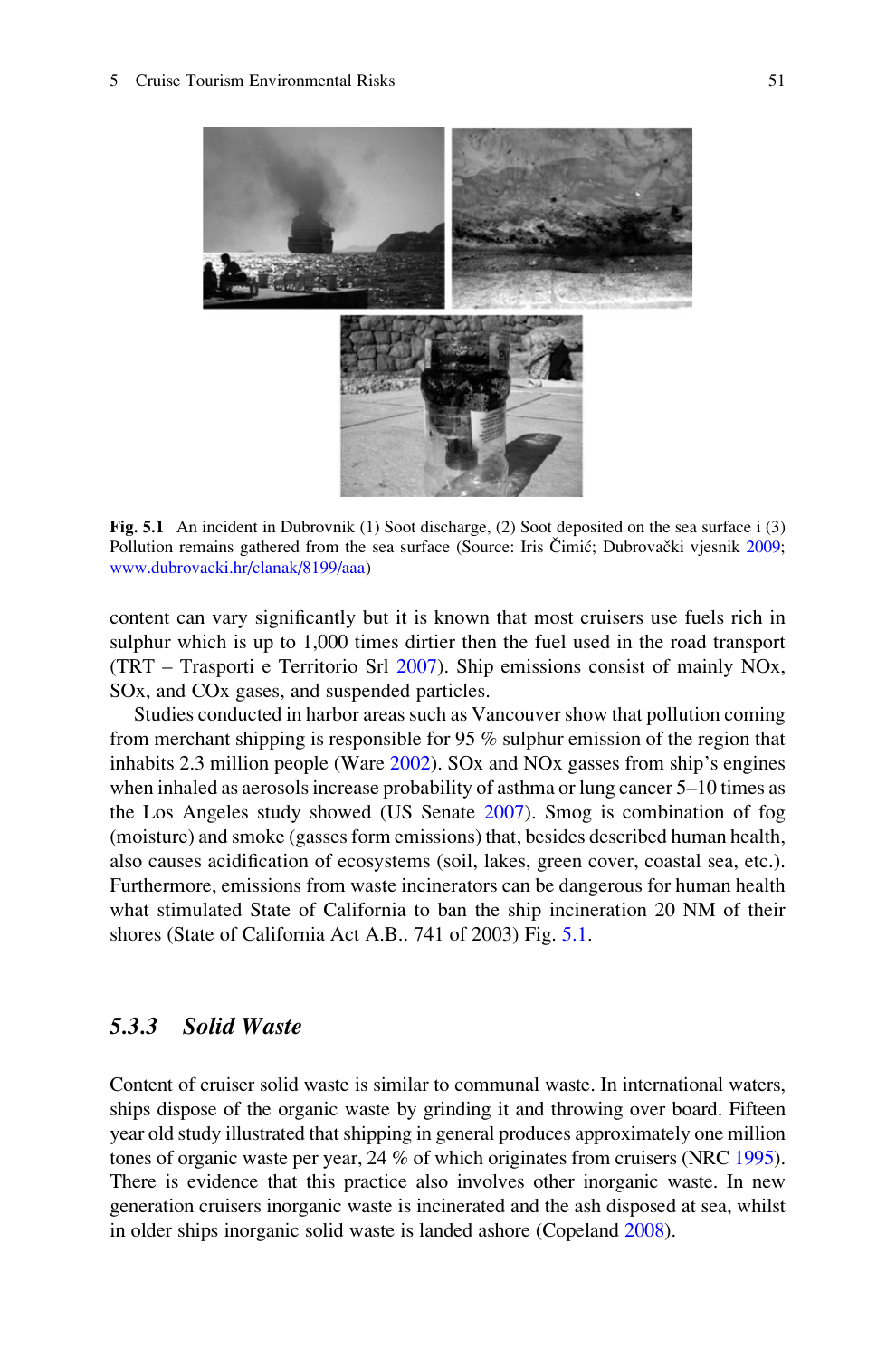

Fig. 5.2 Floating waste probably arriving from Albania have "choked" the Old Port, one of Dubrovnik's main tourist attractions on Christmas 2010 (Source: Slobodna Dalmacija; [www.](http://www.slobodnadalmacija.hr/Dubrovnik/tabid/75/articleType/ArticleView/articleId/) [slobodnadalmacija.hr/Dubrovnik/tabid/75/articleType/ArticleView/articleId/](http://www.slobodnadalmacija.hr/Dubrovnik/tabid/75/articleType/ArticleView/articleId/) 125165/Default. aspx#)

Plastic waste on surface of oceans has become a global environmental problem. Data gathered from US Coast Guard more than 15 years ago state that annually 1,000,000 birds and 100.000 mammals are suffocated due to plastic waste (NRC [1995](#page-19-0)). US Academy of Arts and Sciences have estimated that 13,000 pieces of plastic float per square kilometer of an ocean (Jeftic et al. [2005](#page-19-0)). Charles Moore, an American oceanographer discovered the "*plastic soup*" of waste twice the size continental United States – about 100 million tons of flotsam, floating 500 nautical miles off the Californian coast, across the northern Pacific, past Hawaii and almost as far as Japan (Marks and Howden [2008\)](#page-19-0). Recent research conducted by French Ifremer Institute and University of Liege estimate 500 t of plastic micro-fragments in the Mediterranean sea (Cousteau Society [2011;](#page-19-0) Terre d'avenir [2010](#page-20-0)), with potential extreme consequences for contamination of ecosystems and humans Fig. 5.2.

### 5.3.4 Hazardous Waste and Emissions

Photo processing, laundry, photocopying, general maintenance, medical services, and household chemicals, etc. are sources of hazardous waste. Substances are diverse, ranging from heavy metals such as lead and mercury, to hydrocarbons, chlorinated hydrocarbons, benzene, toluene and other hazardous materials (Commoy [2005](#page-19-0)). There are serious concerns that cruise ships do not manage hazardous waste properly and that unknown quantities end up in the marine environments (Carić [2010,](#page-18-0) pp. 167–168). Source of hazardous emissions are also ship incinerators that emit eco-toxic metals and toxic plastic compounds (US EPA [2008\)](#page-20-0).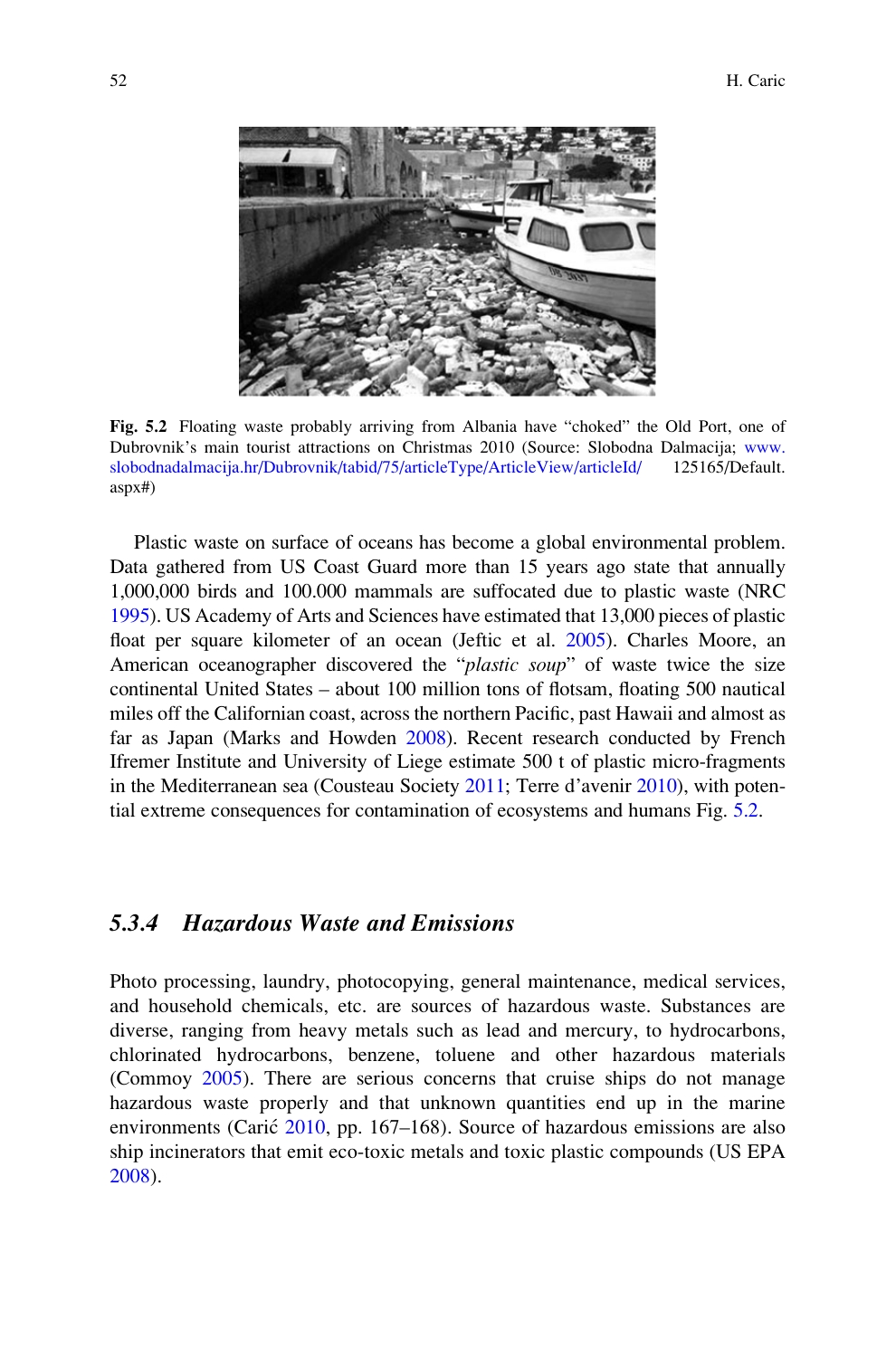# 5.3.5 Eco-toxic Metal Emissions from Antifouling Coating

Ship bottoms are coated with antifouling paints that protect them from algal and other growth by preventing photosynthesis and reproduction through mutation of proteins and enzymes. Antifouling paint contains eco toxic metals such as Cu and Zn that are emitted to the marine environment and accumulate in sediments and organisms, especially mussels, but also fish and humans that consume them. The bioaccumulation and concentration of toxic metals in marine organisms through food chain has a long history of negative effects on environment and health (Kevin et al. [1999\)](#page-19-0). Compounds used in antifouling coating such as tri-butil-copper is banned by IMO conventions, however still significant source of anthropogenic source of metals in marinas and harbors is caused by emission of antifouling. The research available calculating emission speed of eco toxic metals into the environment show that dissolved eco toxic copper (Cu) mass emissions are around 14  $\mu$ g/cm<sup>2</sup>/day (ACE [2000;](#page-18-0) Schiff et al. [2003;](#page-20-0) Valkirs et al. [2003\)](#page-20-0) and an estimate surface of a large cruise carrying over 3,000 guests is around 9,700 m<sup>2</sup>. Multiplying the 14  $\mu$ g/cm<sup>2</sup>/day with 9,700 m<sup>2</sup> gives the estimated figure of 1,358 g/day or 1.3 kg/day.<sup>1</sup>

# 5.3.6 Waste Waters

Cruisers emit black, gray and bilge waste waters. Black water are sewage from toilets, and gray water are wastewaters from sinks, showers, baths, washers, ship deck cleaning, swimming pools, saunas, etc. Bilge water is coming from the lowest part of the ship where residues of oil, lubricants, cleaning chemicals and metal and glass shards are gathered. Eutrofication is also known in marine environment as algal bloom – it is a process of dissolving nutrients that entered sea through wastewaters and waste. This process decreases available oxygen in sea and therefore decreases or eliminates marine life. Waste waters are also sources of viral and bacterial infections for humans that come in contact with contaminated sea water through bathing or contaminated fishes and shelves (Clark [2006\)](#page-18-0) Fig. [5.3](#page-7-0).

# 5.3.7 Underwater Noise Disturbance and Collisions

Noise is undermined pollutant that significantly influences marine environment due to increase of traffic and the fact that noise has amplifying effect in water. Source of marine noise pollution are mainly ship engines that create short and long term

 $1$  Ship surface was calculated from formulas (Hempel  $2007$ ) and dimensions of cruiser MSC Poesia, converted (µg/cm<sup>2</sup> to g/ m<sup>2</sup>):  $14 \times 10^{-6} \times 9{,}700 \times 10^{4}$ , and finally multiplied with the eco toxic copper (Cu) mass emissions of 14  $\mu$ g/cm<sup>2</sup>/day (Schiff et al. [2003](#page-20-0))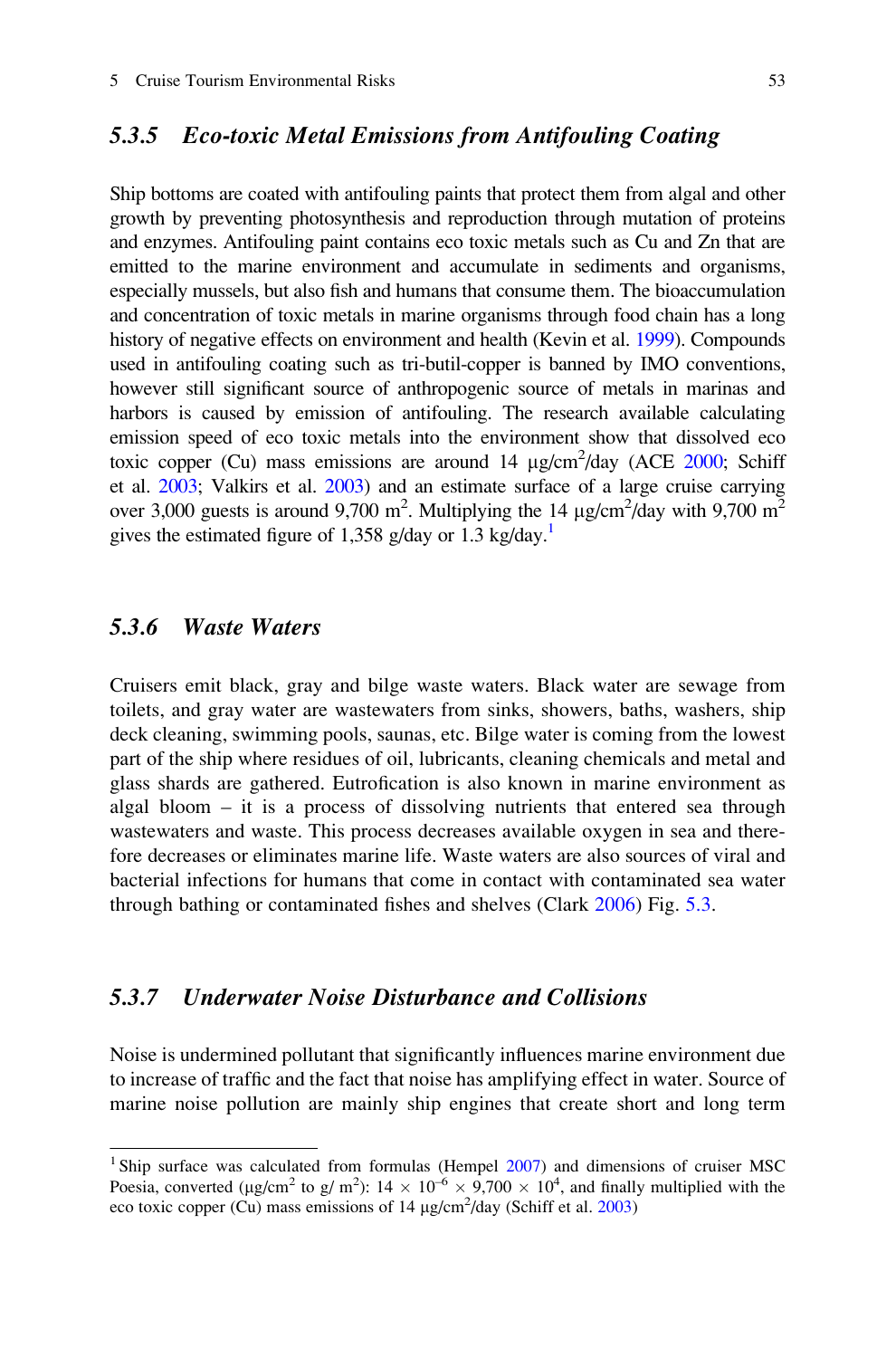<span id="page-7-0"></span>

Fig. 5.3 In front of the Old Port of Dubrovnik protected by UNESCO – waste waters discharge of cruiser MSC Lirica 13.October 2006 (Source: dr.sc. Adam Benović)



Fig. 5.4 Most collision accidents were recorded in Alaska where Cruiser Summit have speared a whale (Kizza [2006](#page-19-0); Source: Anchorage Daily News)

disruptions of eco system functioning. For example in Yakutat bay in the last 10 years cruise traffic have increased 10 times while the number of seals have decreased by two thirds (Cohen [2006](#page-18-0)). There are records of cruiser colliding with large mammals, most likely caused by disorientation caused by noise pollution Figs. 5.4 and [5.5](#page-8-0).

# 5.3.8 Hydrocarbons (Oil and Derivates)

Big accidents in shipping gain allot of attention due to devastating impacts they have on polluted ecosystems and destroyed local economies. However only 2.5–12 % of (Clark [2006;](#page-18-0) Baker [2001,](#page-18-0) p 353) total hydrocarbon pollution come from this cause, the remaining majority come from standard operations in shipping such as bilge water management. Although MARPOL, Annex 1 regulates this issue the practice is concerning when consequences are presented such they are in the satellite image below Fig. [5.6.](#page-8-0)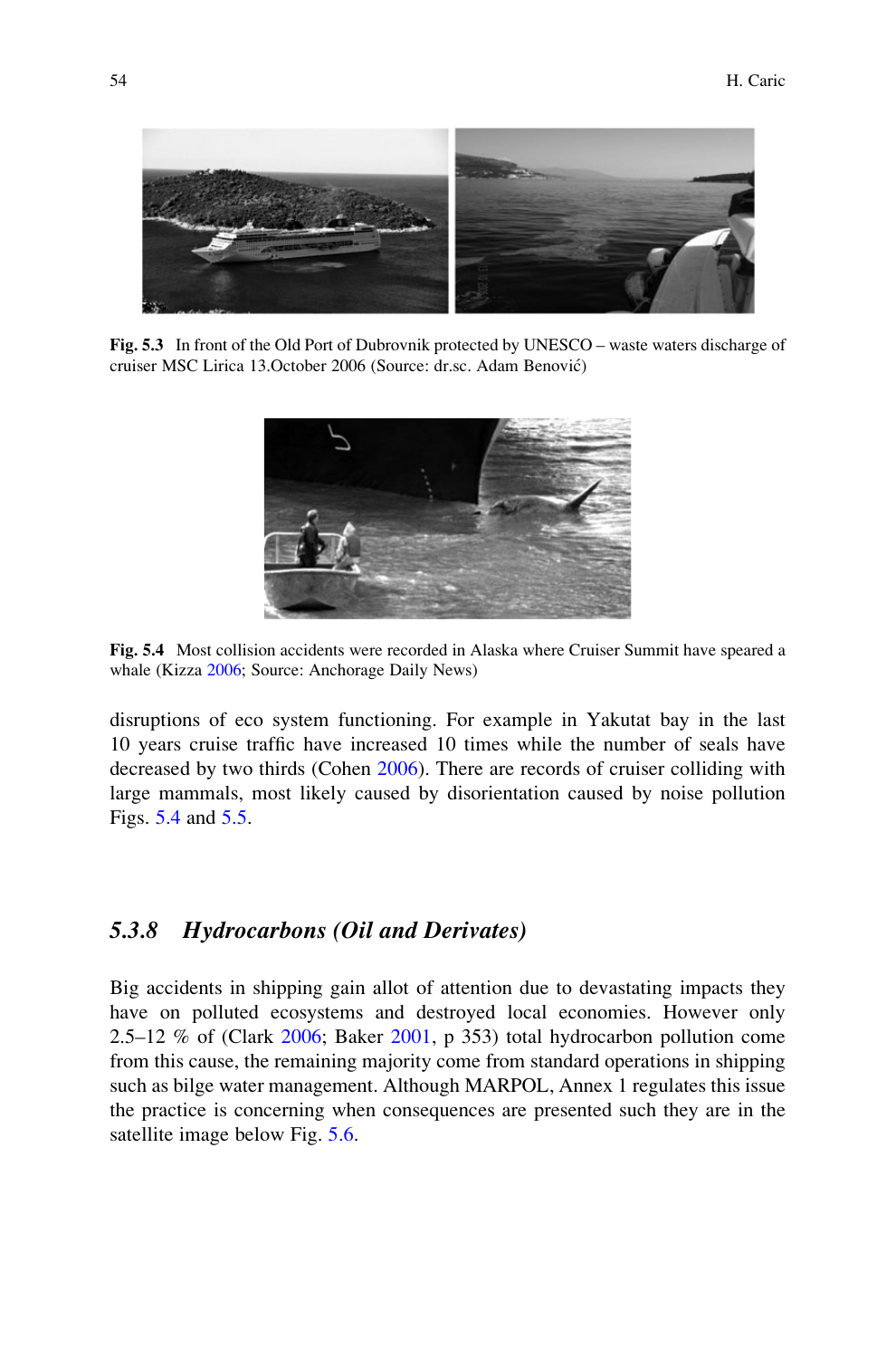<span id="page-8-0"></span>

Fig. 5.5 Cruise ship Sapphire Princess of Carnival Corporation 28th July 2010 discovered 13 m whale while on the route from Ketchikan to Juneauu, Alaska (Stojmenović [2010](#page-20-0); Source: Reuters, [www.24sata.hr/zivotinje/uginuli-grbavi-kit-zaglavio-na-pramcu-broda-na-aljasci-184472\)](http://www.24sata.hr/zivotinje/uginuli-grbavi-kit-zaglavio-na-pramcu-broda-na-aljasci-184472)



Fig. 5.6 Satellite image of Mediterranean from 2002 show the Adriatic sea shaded as having very high density of oil spill (Source: Joint Research Centre; Miaola et al. [2010\)](#page-19-0)

# 5.3.9 An Example of Impact on Human Health

There is potential higher risk for human health especially when already polluted ecosystems are additionally polluted in densely populated regions. One of the examples of that type of concern comes from Ma'at Tours, an Australian tour agency operating in Egypt, and is quoted here:

"The Egyptian Organization for the Advancement of Children reiterated the conclusions of the Habi Center for Environmental Rights in its report on the pollution of the Nile waters. The studies confirm that every year some 17,000 children die from gastroenteritis caused by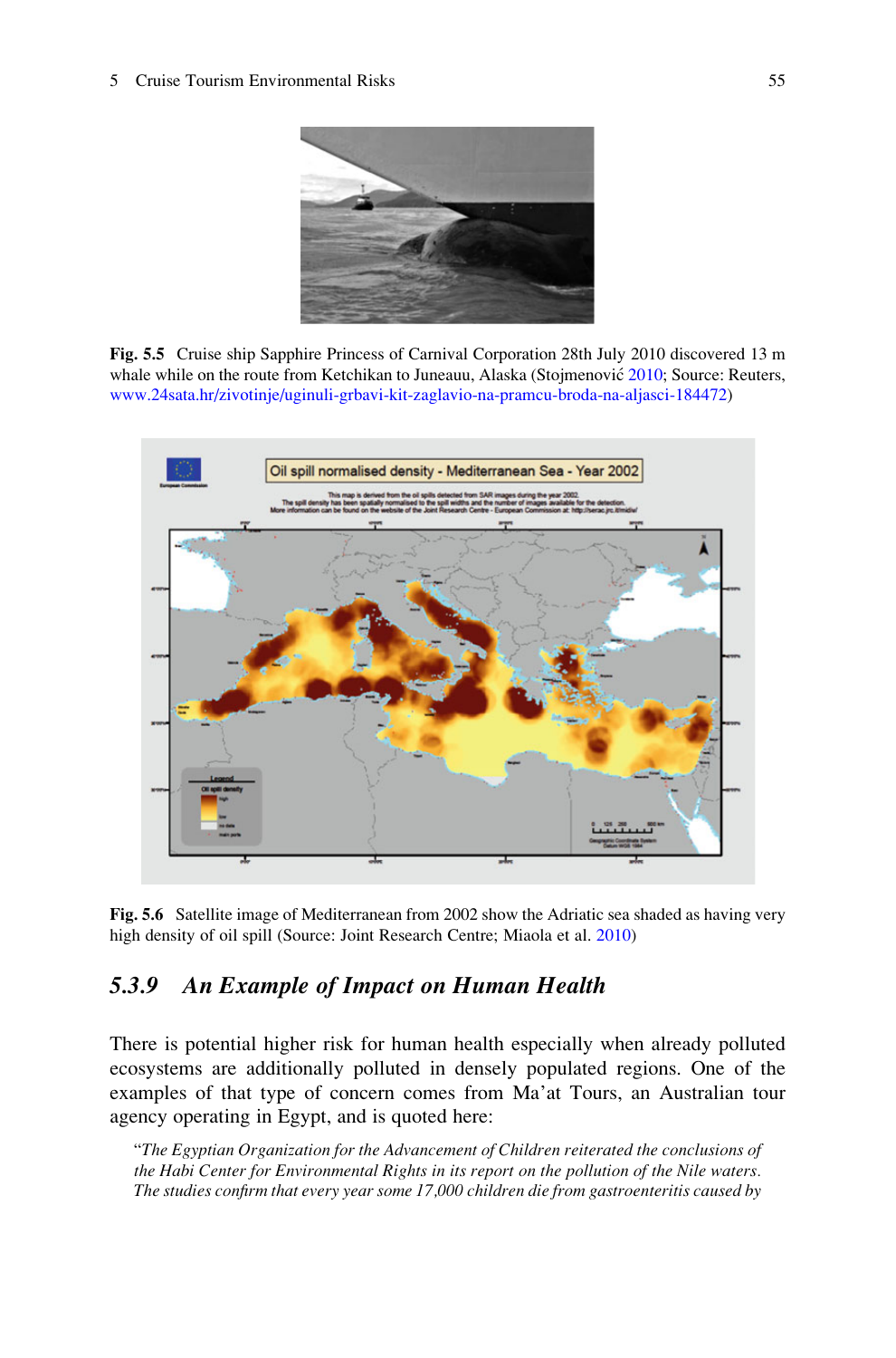

Fig. 5.7 Typical waste disposal at Nile river (Source: [www.maat.com.au/floatinghotels.html](http://www.maat.com.au/floatinghotels.html))

polluted water. The same study indicated that kidney failure, also caused by polluted drinking water, is four times higher in Egypt than in the rest of the world. It notes that there are some three hundred floating hotels between Luxor and Aswan which are responsible for the pollution of the river water, due to their lack of efficient water treatment systems." (Source: allaboutegypt.org)

Concluding remark for this section could be that there are obvious environmental risks and health hazards coming from cruise ships that require serious consideration and further analysis Fig. 5.7.

# 5.4 Dubrovnik Case Study: How to Analyze Pollution Flows

Dubrovnik is one of the most significant cruising destinations in the Mediterranean and it takes majority of cruise tourism activity in Croatian Adriatic. In this section three different approaches will be demonstrated in order to illustrate the scope of the environmental risks from cruisers:

- First cruising tourism trends will be discussed,
- Then pollution loads and costs will be presented, and
- Pollution ratio of cruise guest vs. local person compared.

# 5.4.1 Cruising Tourism Trends

Rapid growth of cruise industry worldwide is evident in statistics. In 1970 there were 1.4 million, in 1980, 3.6 million passengers and by 2006 the growth speeded up to 16 million, increasing 250 % for the 10 year period (Dowling [2006\)](#page-19-0). Current cruising tourism development trends show emphasis on building larger vessels of cca 3,000 or more passenger capacity (Passenger Shipping Association [2006\)](#page-19-0).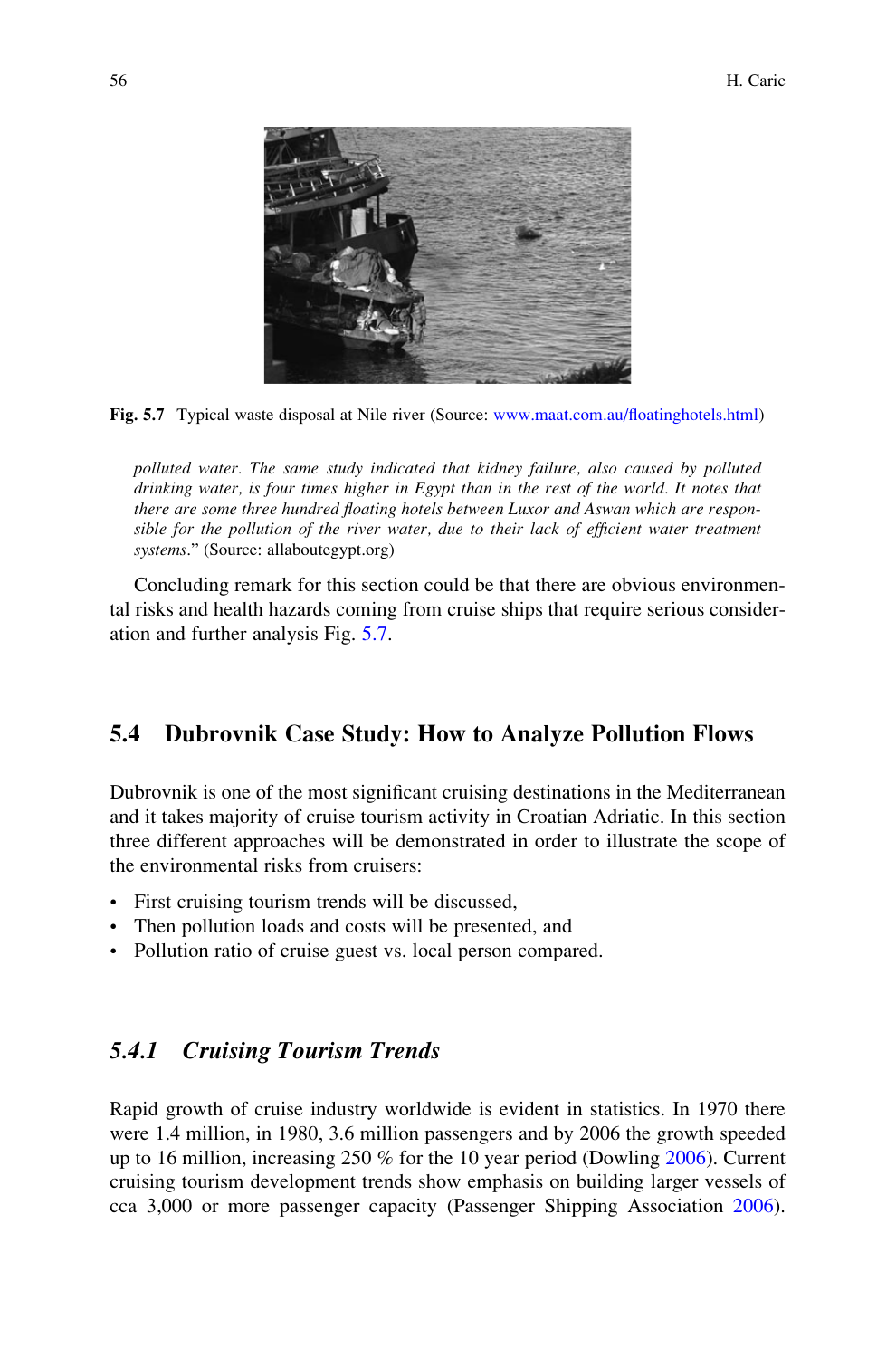| Year | Number of passengers | No. Cruise calls (ships) | Days spent | Average stay (days) |
|------|----------------------|--------------------------|------------|---------------------|
| 2002 | 225,784              | 307                      | 624        | 2.03                |
| 2003 | 420,542              | 582                      | 1,086      | 1.87                |
| 2004 | 440,254              | 420                      | 528        | 1.26                |
| 2005 | 511,417              | 456                      | 658        | 1.44                |
| 2006 | 597,708              | 565                      | 800        | 1.42                |
| 2007 | 694,104              | 628                      | 990        | 1.58                |
| 2008 | 936,424              | 822                      | 1,569      | 1.91                |
| 2009 | 989,272              | 754                      | 1,264      | 1.68                |

Table 5.1 Cruise ship activity in Croatia. Sources: [Central Bureau of Statistics 2010 a](#page-18-0); Central Bureau of Statistics [2002](#page-18-0)–2010

Since this trend will mark the future of this industry and will deliver many different impacts on the ports and destinations, this paper is going to consider environmental issues typical for larger ships (over 500 guest capacity).

The Mediterranean is the most intensive tourism region in the world with growing cruise activity that in 2006 made 18 % of the world cruise market (McCalla and Charlier [2006](#page-19-0)). The growth of cruising tourism is increasing competition and pressure on the coastal resources and infrastructure additionally burdened by the new generation of cruise ships designed as floating resorts of mass tourism that create large environmental burden while providing limited economic benefits to local communities (Clark [2006](#page-18-0); Klein [2008](#page-19-0)). These concerns will be investigated in this paper through scoping of Environmental Risks.

Dubrovnik is an icon of Croatian tourism, basing its attraction on the scenic medieval city and the city walls along with valuable, UNESCO recognized historic heritage that place Dubrovnik shoulder to shoulder with the top Mediterranean cruise destinations such as Venice. The cruising tourism in Croatia is evidencing a rapid growth. The statistics reveal an increase of 4–5 times in only 8 years. In 2009 there were registered 754 cruise trips (with port calls) that have spent 1,264 days in the territorial seas of Republic of Croatia. The 989,272 passengers on the average have spent 1.68 days in Croatia (a 12 % decrease compared to the previous 2008) and most of them have visited Dubrovnik. Compared to the 2008, number of cruise trips have decreased by 8.3 % and total days spent have decreased by 19.4 % while the total number of passengers increased by 5.3 %. The increase in passengers with simultaneous decrease in the number of cruise calls and average time spent in the ports, discloses a possible negative trend. Less time available for cruise guests in ports could mean less money spent in the destination, while the decrease in less ships arriving (cruise calls) with more guests on board means more large, or supersized cruisers with 3,000 or more guest capacity. Those newer types of cruisers as mentioned earlier are perceived as the mass tourism outfits (Weaver [2005\)](#page-20-0) with significant environmental impact (Clark [2006](#page-18-0)) Table 5.1.

Population of Dubrovnik is 48,795 (Central Bureau of Statistics [2005](#page-18-0)). It has a long history and international visibility since the Classical Roman period and through famous medieval Republic up to the twentieth century when it started to host tourists.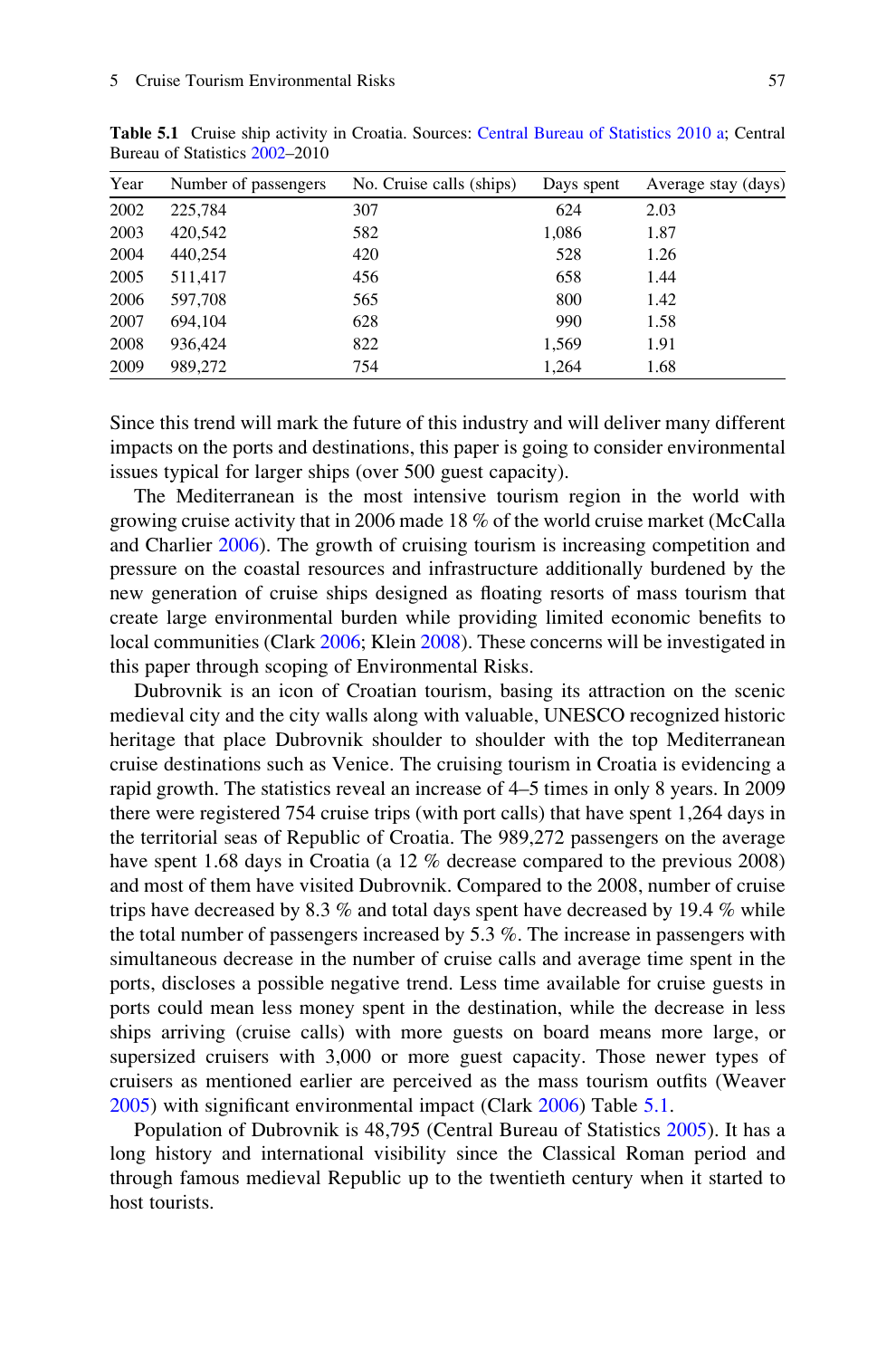|      | Republic of<br>Croatia  | Dubrovnik               | share | Dubrovnik Republic of<br>Croatia | Dubrovnik                   | Dubrovnik<br>share |
|------|-------------------------|-------------------------|-------|----------------------------------|-----------------------------|--------------------|
| Year | Number of<br>passengers | Number of<br>passengers | $\%$  | No. Cruise<br>calls (ships)      | No. Cruise<br>calls (ships) | %                  |
|      | 2009 989,272            | 845,603                 | 85    | 754                              | 628                         | 83                 |

Table 5.2 Parallel representation of cruising activity in Croatia and share of Dubrovnik port in it

Tourism capacities of Dubrovnik are 16,500 beds in all types of accommodation (BIST [2010](#page-18-0)). There are 31 hotels with the most significant 5-star hotels are located just outside the Old City – the zone that is most frequently visited by cruise guests. Cumulative tourism statistics of Dubrovnik are: 520,000 arrivals and 1.8 million overnights in 2009 ([Central Bureau of Statistics 2010 b\)](#page-18-0). The region of which Dubrovnik is the capital city (Dubrovnik – Neretva County) account for the total of 957,000 arrivals and 4.3 million overnights (Central Bureau of Statistics [2010b\)](#page-18-0). The region accounts for 62,000 registered beds and this number represents the figure of potential visitors to the city of Dubrovnik, mostly in form of excursions to the old city, however the real statistics of 1-day, non stationary visits to Dubrovnik are not available.

Altogether the tourism intensity from stationary guests can be viewed as relatively high and an additional increase of tourism activity through cruising should result in practice of caution and environmental concern.

Dubrovnik hosts cruise ships on two main (see the picture below) and one alternative location. The Dubrovnik port Gruž holds  $70\%$  and the anchoring area in front of the UNESCO protected Old Town around 30 % of the traffic, and an alternative location for anchoring near island Daksa. Over the 2009, Croatia recorded 754 cruise calls with 989,000 passengers ([Central Bureau of Statistics](#page-18-0) [2010 a](#page-18-0)). Dubrovnik is dominating Croatian cruise market with shares of 83 % for cruise calls and 85 % for passengers, and this proportion does not represent actual situation due to the fact that Dubrovnik port recently have been through the 20 million Euro worth reconstruction and expansion of docking capacities for cruisers and now docking capacities are 1.205 m in length Table 5.2.

There is an estimation by Dubrovnik port authorities that around half of cruisers are larger ones (carrying 1,000 or more passengers) and that Dubrovnik port is hosting cruisers more than 200 days a year with peak loads in summer months of up to 10 cruise calls with 13,000 passengers in a day (Institute for Tourism [2007](#page-19-0)) Fig. [5.8.](#page-12-0)

### 5.4.2 Direct Pollution Loads and Costs

After viewing cruise tourism rends pollution costs will be allocated to in order to set up a cost-benefit analysis that will indicate financial benefits to the economy and costs to the environment.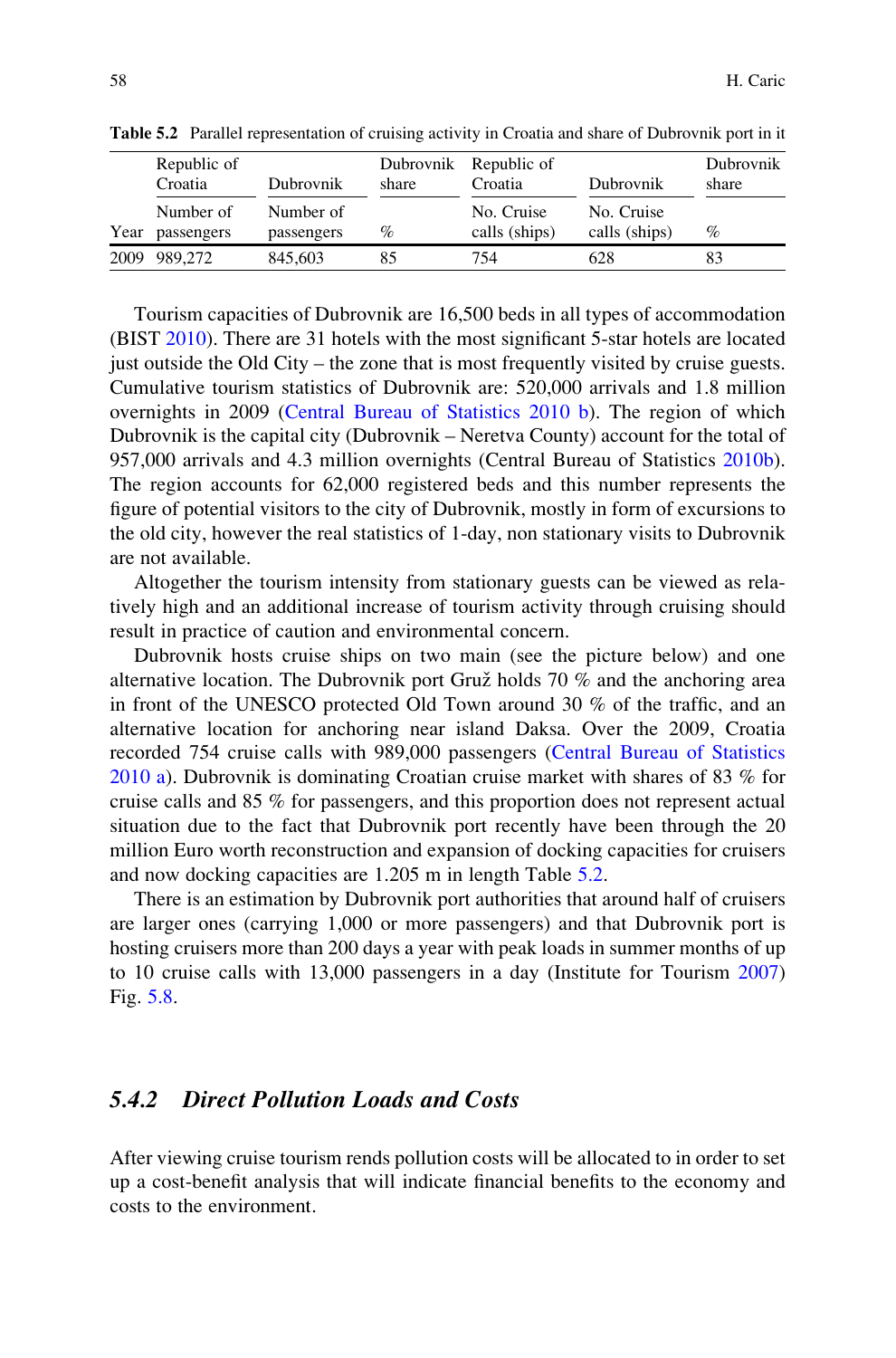Fig. 5.8 Dubrovnik harbor Gruž is located a couple of kilometers from the Old City. 30 % of cruisers anchor in front of the Old City harbor as well, especially in the peak season (Source: Google Earth)

<span id="page-12-0"></span>

Table 5.3 Direct pollution loads for Croatian Adriatic and Dubrovnik port in 2009

| Pollution type      | Daily pollution<br>quantity/guest | Direct pollution for<br>Croatian Adriatic | Total pollution for<br>Dubrovnik port |
|---------------------|-----------------------------------|-------------------------------------------|---------------------------------------|
| Solid Waste         | $4 \text{ kg}$                    | $6,648$ t                                 | $1,777$ t                             |
| Air pollution $CO2$ | $0.40 \text{ kg/km}$              | $1,063,835$ t                             | 904,115 t                             |
| <b>Black waters</b> | 40 L                              | 66,480,000 L                              | 23,676,000 L                          |
| Gray waters         | 340 L                             | 565,080,000L                              | 201,253,000 L                         |
| Bilge water         | 10L                               | 16,620,000 L                              | 5,919,000 L                           |
| Hazardous waste     | $0.16$ kg                         | 265,920 kg                                | 94,708 kg                             |
| Eco-toxic metal     | $0.45$ g                          | 748 kg                                    | $266 \text{ kg}$                      |

Note on Air pollution calculation: to calculate the annual emission of  $CO<sub>2</sub>$  for Croatian Adriatic in 2009, it is necessary to reasonably estimate the travel route of a typical cruiser. The estimation here is that the vast majority of cruisers visit destinations in Croatia as part of their travel to Venice. This indicates that most cruisers travel the full length of Adriatic to the north and back, totaling approximately 1,600 km (Average length of Croatian Adriatic is 783 km and width is 170 km. Therefore calculation of total CO<sub>2</sub> emission in Adriatic is: 401 g CO<sub>2</sub>  $\times$  989,272 passengers  $\times$ 1.68 days  $\times$  1,600 km = 1.063665  $\times$ 10<sup>12</sup> g CO<sub>2</sub> = 1,063,665 t CO<sub>2</sub>. Since Dubrovnik holds 85 % of cruise ship traffic their share would equal  $904,115$  t CO<sub>2</sub>

Note on Eco-toxic metal calculation: is based on commercial prices of extracting and processing contaminated sediment of Gruž harbor. Emissions of metals were calculated based on ships' submerged surfaces and anchoring time. Source: Carić [2011](#page-18-0)

Total pollution loads calculations for Dubrovnik port were presented in the paper Direct pollution cost assessment of cruising tourism in the Croatian Adriatic (Caric´ [2010\)](#page-18-0). They are based on the multiplications of daily pollution quantities with number of cruise guests and days they have spent in Table 5.3:

- Croatian Adriatic (989,272 cruise guests  $\times$  1.68 average days spent)  $= 1,662,000$  guest/days
- Dubrovnik port (845,603  $\times$  0.7 average days spent) = 591,922 guest/days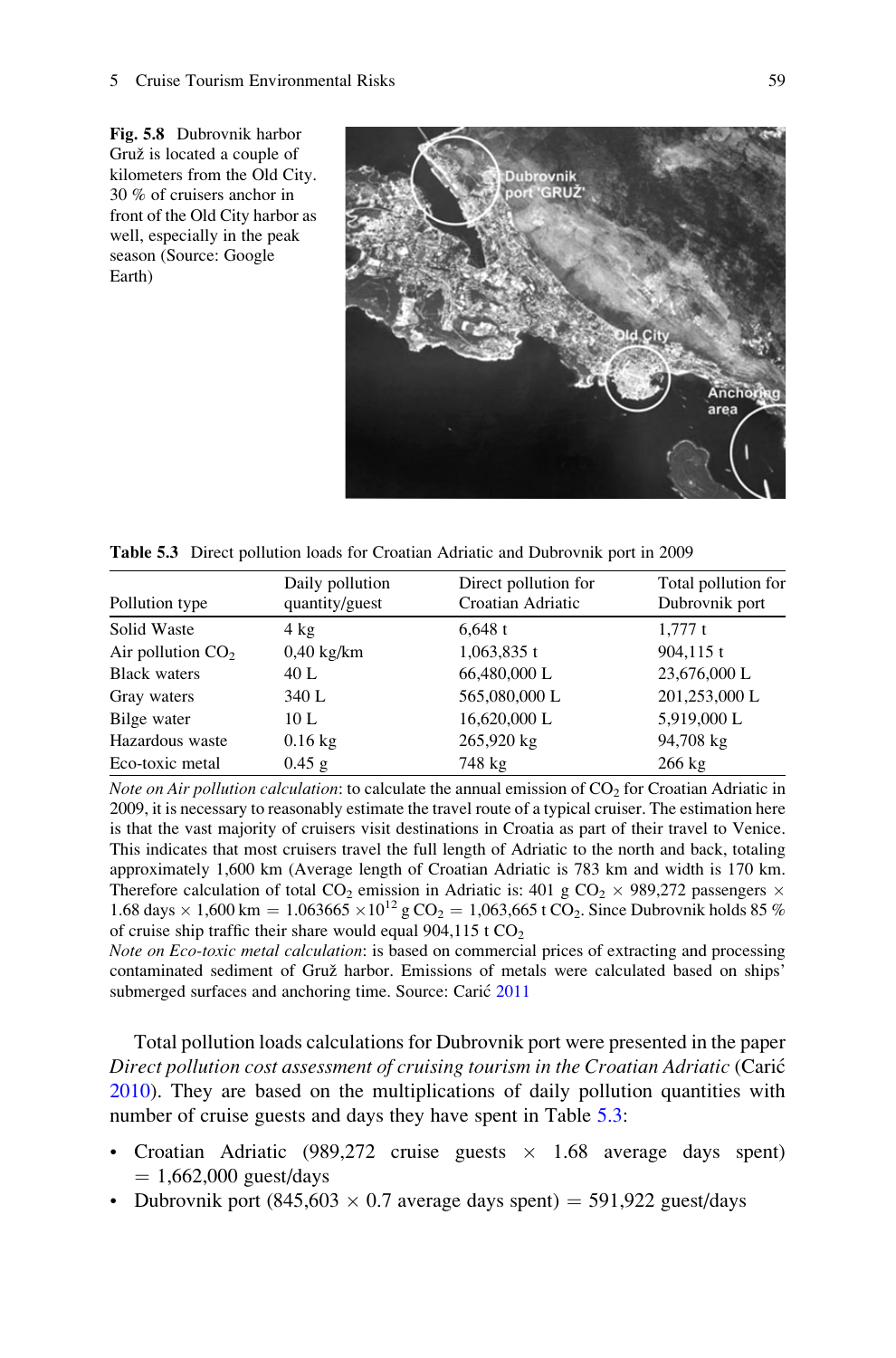Direct pollution costs are calculated under assumption that all pollution loads are negative externalities, meaning that pollution is not properly treated and subsequently have an effect on the environment (Caric<sup> $2010$ </sup>). The calculation of pollution costs was done based on multiplying above pollution loads with already established costs as presented in the Table [5.4.](#page-14-0)

Direct pollution costs are between 390 million Euros for Croatian Adriatic and 328 million Euros for Dubrovnik port.

The Institute for Tourism conducted a survey that analyzed the expenditures of cruise ship visitors in Croatia in 2006 (Institute for Tourism [2006](#page-19-0)). Based on the findings of that report, and subsequent work presented in a study on cruising tourism in Croatia (Institute for Tourism [2007](#page-19-0)), it was possible to calculate that the total income for Croatian economy from cruising tourism in 2006 was 29–32 million Euros. Since the base year in this study is 2009, this figure should be increased according to the growth in cruise tourism of 65 % from 2006 to 2009. This would give an economic benefit of 47.9–52.8 million Euros for the Croatian economy in 2009. Hence, the analysis equation (cost minus benefit) produces a negative balance of approximately 337 million Euros. Since Dubrovnik share of cruising in 2009 is 85 % the negative balance would be  $52.8 \times 0.85 - 328 = 283$ million Euros.

In short, cost – benefit analysis show that cruise tourism pollution costs are more then six times larger then financial benefits.

# 5.4.3 Pollution Ratio of Cruise Guests Verses Locals: Comparing Environmental Footprints

The calculations presented here compare environmental loads of cruise guests with those of local inhabitants, i.e. the footprinting. Available literature and research indicate that cruising tourist's lifestyle pollutes much more than the lifestyle of local people relating to which the presented calculations are trying to determine ratios that would disclose the proportions. The ultimate purpose of this exercise is to create easy to understand pollution interpretation that can help communication with decision makers and broader public. The comparations are going to be conducted for three groups of pollution: air, waste and waste water. The intensity of cruiser pollution will be analyzed in the context of a typical peak, or a very busy, day in Dubrovnik as it was recorded on May 10th 2008 when five cruisers visited Dubrovnik carrying a total of 12,500 guests (Dubrovački list, May [2008](#page-19-0)).

The pollution ratios were calculated in a research (Caric<sup> $2011$ </sup>) in order to see how many times more a cruise guest pollutes compared to the local person is presented in the Table [5.5](#page-15-0) below.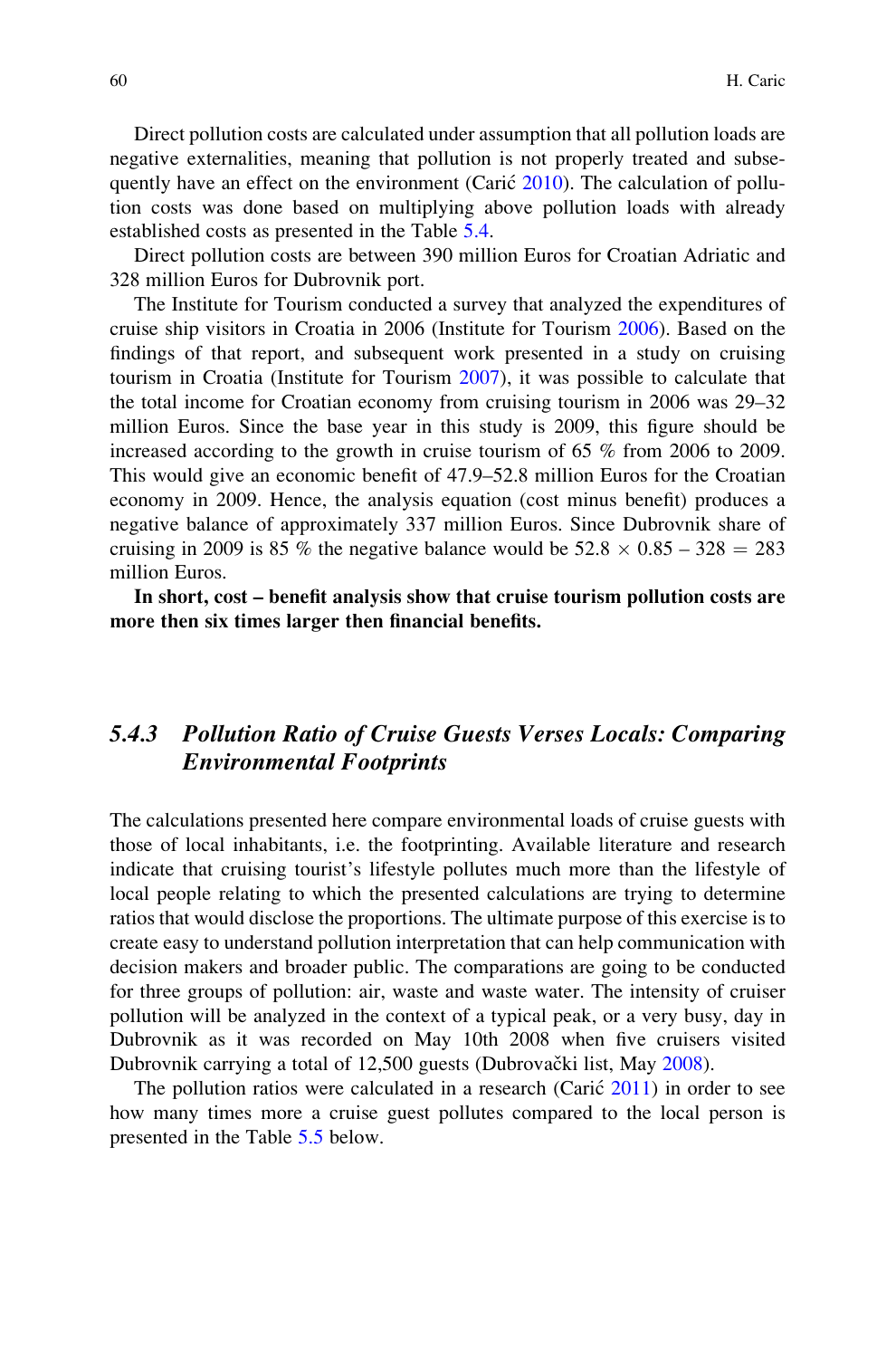|                              |          |                   | Direct pollution for                                                                                                         | Direct pollution for |                                                                                                                                                             | DPC for     |
|------------------------------|----------|-------------------|------------------------------------------------------------------------------------------------------------------------------|----------------------|-------------------------------------------------------------------------------------------------------------------------------------------------------------|-------------|
| Pollution type               | DPC (EU) | Unit              | Cro. Adriatic                                                                                                                | <b>Jubrovnik</b>     | DPC for Cro. Adriatic                                                                                                                                       | Dubrovnik   |
| Solid Waste                  | 0.15     | €⁄kg              | 6,648,000                                                                                                                    | 2,367,688            | 997,200                                                                                                                                                     | 355,153     |
| Air pollution                | 0.24     | $E$ /km/passenger | 1,582,835,200                                                                                                                | 1,352,964,800        | 879,880,448                                                                                                                                                 | 324,711.552 |
| Black & gray waste<br>waters | 0.0089   |                   | 631,560,000                                                                                                                  | 224,930,360          | 5,620,884                                                                                                                                                   | 2,001,880   |
| Bilge water                  | 0.22     |                   | 16,620,000                                                                                                                   | 5,919,220            | 3,656,400                                                                                                                                                   | ,302,228    |
| Hazardous waste              | 1.53     | €⁄kg              | 265,920                                                                                                                      | 94,708               | 406,858                                                                                                                                                     | .44,903     |
|                              |          |                   |                                                                                                                              |                      | 390,561,790                                                                                                                                                 | 328,515,716 |
|                              |          |                   | passenger. Same goes with Dubrovnik port where 845,603 cruise guests multiplied with1,600 km give 1,352,964,800 km/passenger |                      | Note on Air pollution calculation: Average route of a cruiser is 1,600 km multiplied with 989,272 cruise guests in Croatia for 2009 gives 1,582,835,200 km/ |             |

<span id="page-14-0"></span>

| $-20$ $-11$ $-20$<br>STRING REAL<br>.<br>.<br>.<br>anim manarating and manarating<br>l<br><b>VICES CONTINUES INTO CONTINUES CONTINUES.</b><br>$\ddot{\zeta}$<br>$\ddot{\phantom{0}}$<br>ĺ<br>$5 + 5$<br>$\ddot{\phantom{0}}$<br>֖֖֖֖֖֖֖֧ׅ֖֧֪֪֪֪֪֦֖֧֧֚֚֚֚֚֚֚֚֚֚֚֚֚֚֚֚֚֚֚֚֚֚֬֝֝֝֓֬֝֬֝֓֬֝֓֬֝֬֓֞֬֝֬֝֬֓֞֬֝֬֝֬֝֬֝֬֝֬֝֬֝֬֝֬֝֞֬֝֬֝֬ | is the contract of the contract of the contract of the contract of the contract of the contract of the contract of the contract of the contract of the contract of the contract of the contract of the contract of the contrac<br>.<br>S<br>ミンゴ<br>∆ י≏חזוו<br>;<br>l<br>j<br>i<br>l |
|-----------------------------------------------------------------------------------------------------------------------------------------------------------------------------------------------------------------------------------------------------------------------------------------------------------------------------|--------------------------------------------------------------------------------------------------------------------------------------------------------------------------------------------------------------------------------------------------------------------------------------|
| $\Box$                                                                                                                                                                                                                                                                                                                      | ֚֚֬<br>i                                                                                                                                                                                                                                                                             |
|                                                                                                                                                                                                                                                                                                                             | i<br>i<br>֚֚֬<br>Ì                                                                                                                                                                                                                                                                   |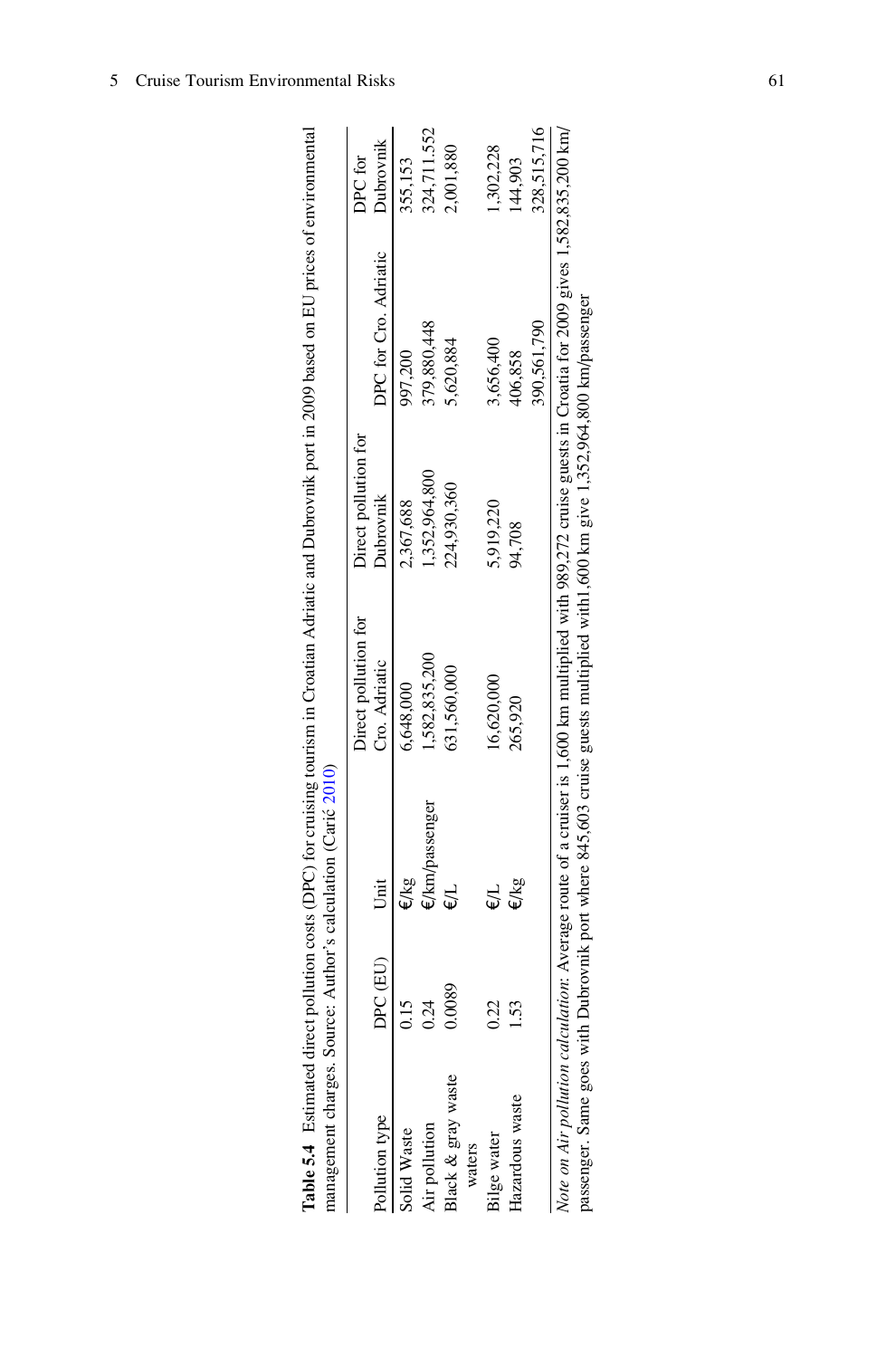<span id="page-15-0"></span>

| <b>Table 5.5</b> Cruise guest<br>pollution in local person | Pollution                     | Ratios | Peak day visitors<br>from cruise ships |  |  |
|------------------------------------------------------------|-------------------------------|--------|----------------------------------------|--|--|
| equivalents for the 'peak day'<br>of $12,500$ guests       | (in local persons)            |        |                                        |  |  |
|                                                            | $CO2$ air pollution           | 7.9    | 98,750                                 |  |  |
|                                                            | NO <sub>x</sub> air pollution | 11.1   | 138,750                                |  |  |
|                                                            | Wastewater                    | 2.9    | 36,250                                 |  |  |
|                                                            | Waste                         | 4.4    | 55,000                                 |  |  |

Comparative per capita calculations in the context of the peak day in Dubrovnik produced the ratios of the indicators analyzed here:  $CO<sub>2</sub>$  and NOx air emissions, wastewater and waste show that cruise guests have an environmental impact of 7.9; 11.1; 2.9 and 4.4 times more intensive compared to domicile population. The numbers indicate that on peak days like the one observed carrying capacity of the destination could be jeopardized.

The confirmation of this may be found in incidents caused by cruise ships: due to overcrowding in the anchoring area in front of historic part of Dubrovnik cruise ships collided and caused damage to underwater installations (Index [2004\)](#page-19-0), on the other occasion they have slightly collided without serious damage (Dubrovački list [2008\)](#page-19-0). More recently a cruiser have accidentally discharged soot, impure carbon particles resulting from the incomplete combustion, polluting a local beach (Dubrovacki vjesnik [2009\)](#page-19-0).

# 5.5 Mitigation

Mitigation of environmental impacts from cruise tourism should become a policy priority in destinations such is Dubrovnik. Developing an effective system should be initiated via local decision-makers that should formally commit to environmental quality and ensure effective protection. The system could be generally divided in sections:

- 1. Monitoring
- 2. Management of communal services,
- 3. "Cleaner" solutions for cruise ship operations,
- 4. Direct ecological threats.

# 5.5.1 Monitoring : 'To Measure is to Know'

Monitoring changes in biodiversity or analysis of toxic substances in sea and air are priorities in minimum level – basic environmental management. Available scientific and expert methods can produce reliable information on key environmental indicators within reasonable or low cost. Sampling air emissions or opacity approach in monitoring is commonly used and can produce quick and significant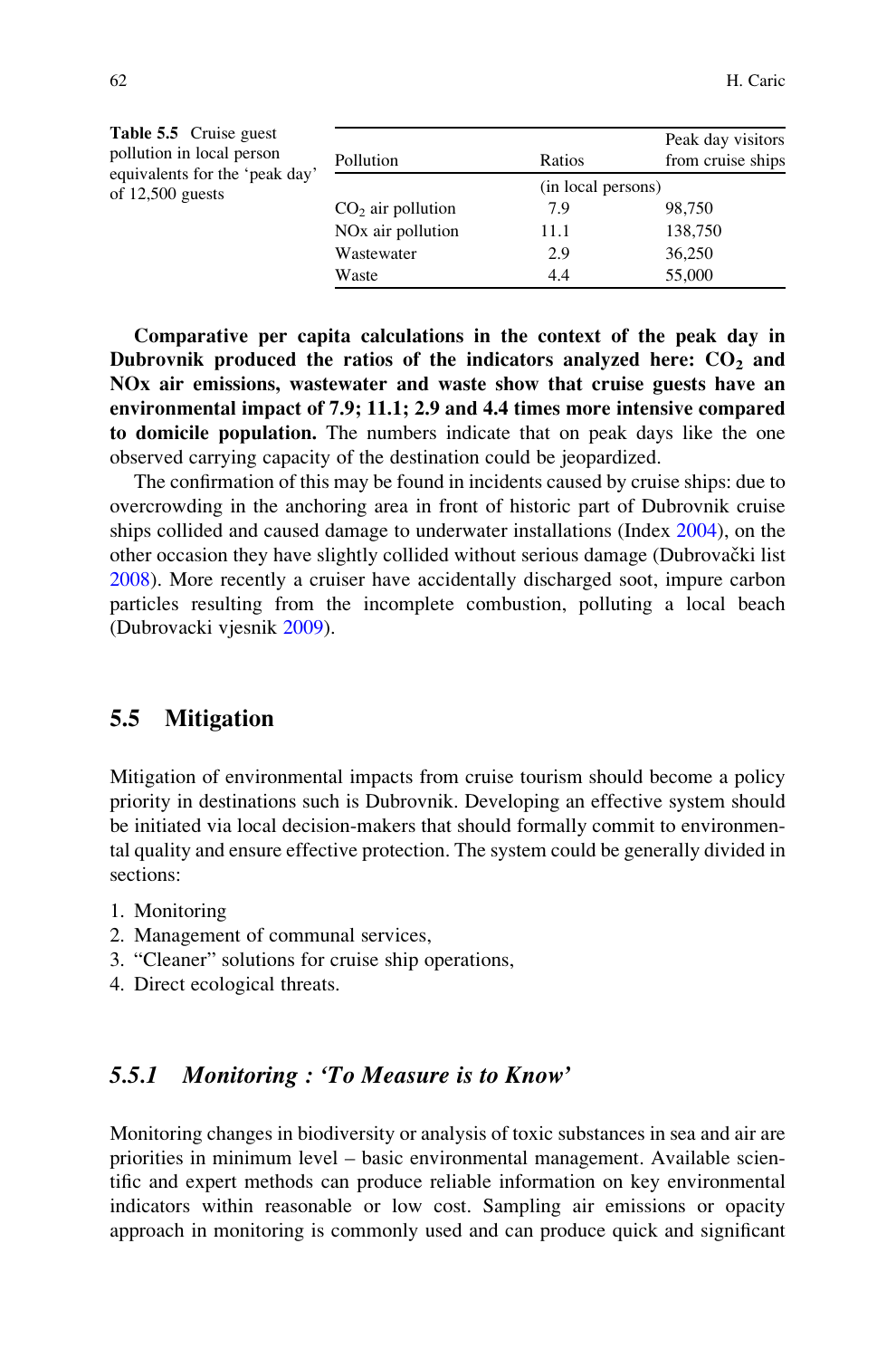improvements in air quality. Monitoring biodiversity, metal content in sediment, and DNA change in harbor shells or mussels can be done periodically and available methods are not expensive.

# 5.5.2 Management of Communal Services

Management of communal services needs an accurate charting of pollution flow, i.e. mapping activities and quantifications of solid waste and waste waters. For example, the material flow would show, most likely, that cruise ships are separating waste according to the MARPOL protocol Annex V and that this waste is then improperly managed and disposed. The central waste management site for Dubrovnik and the region with needed recycling facilities and ground filling is not constructed so most of the waste is mixed and dumped in improvised and poorly managed sites. Therefore, expanding the regular waste loads with the ones coming from cruisers, diminish sanitary and ecological safety.

In regards to the waste water management – there is no system available to treat black and gray waters from the cruisers, so it is only to hope that cruise ships discharge wastewaters according to MARPOL protocol Annex IV.

Named waste and wastewater management issues create serious limitations to tourism development. Lack of infrastructure and poor management makes carrying capacity level very low.

### 5.5.3 "Cleaner" Solutions for Cruise Ship Operations

"Cleaner" solutions should aim at the problems that have significant environmental effect, and are not properly managed. Those kinds of impacts should be treated from the perspective of precautionary principle.

Air pollution is that type of significant pollutant that is not adequately regulated nor controlled. Cruisers burn so called Bunker or No. 6 Heavy Fuel Oil. This is probably the dirtiest fuel available with confirmed serious environmental impacts such as acidification and health-respiratory impacts such as asthma or increased risks of lung cancer. Cleaner solution here can be found in switching to the lowsulphur (Su) fuel that can be conducted quickly and with reasonable economic costs to the cruise operations. IMO have established Emission Control Areas where the sulphur content is 0.1 % in opposition to existing global standard of 4.5 %.

Other significant pollutant is antifouling coating that emits eco toxic metals to marine environment. Eco toxicology is complex scientific field and many parameters contribute to the final impacts on environmental and human health. To mitigate those risks the biocide free options should be considered. For example, Hempel company has developed so called *hydrogel technology* that use nonreactive polymers to prevent fouling organisms from attaching. The efficiency of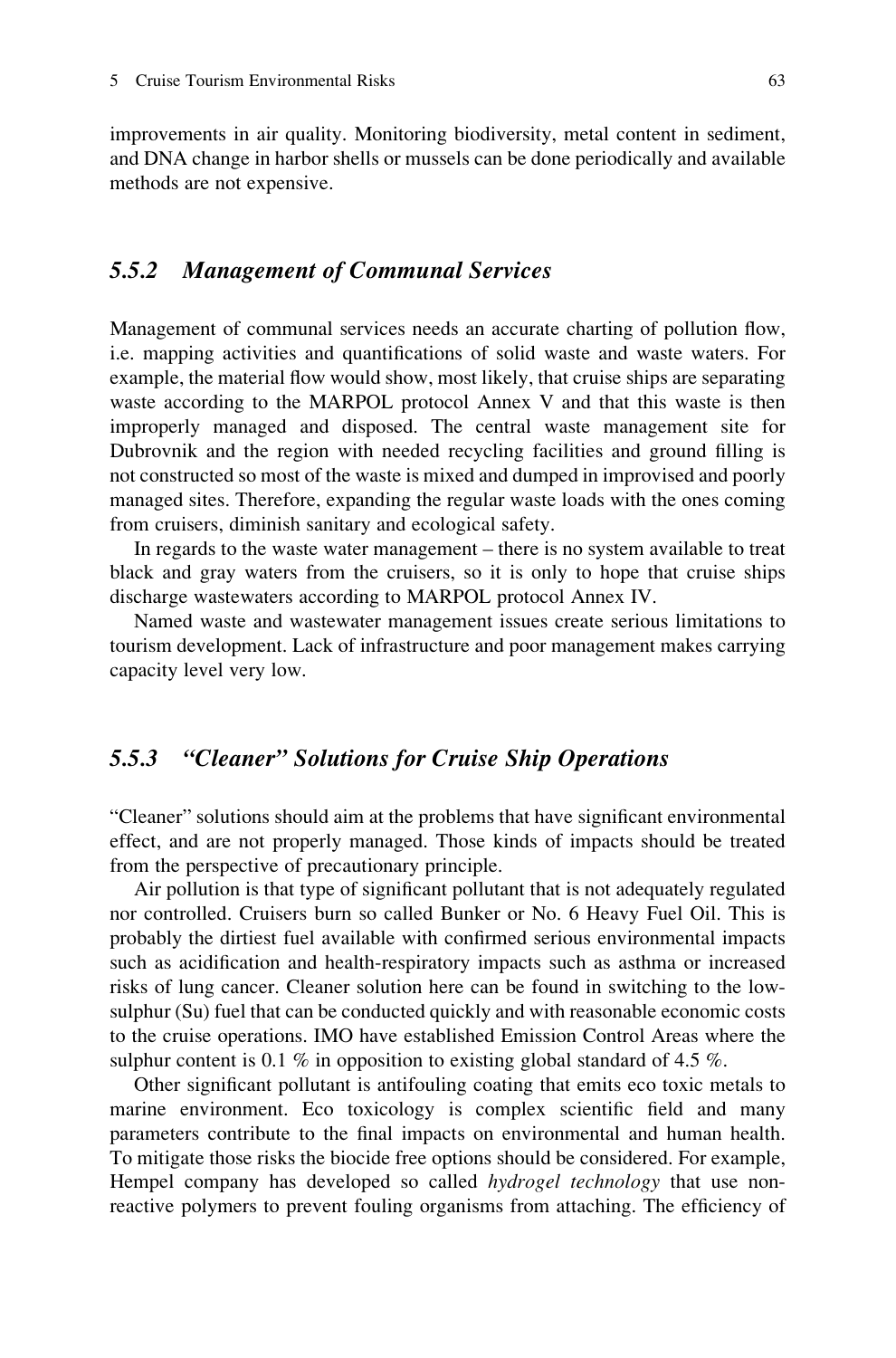the new antifouling system produce cost savings in fuel consumption and maintenance making it a very sound investment (Hempel [2010](#page-19-0)).

### 5.5.4 Direct Ecological Threats

There are other impacts to consider such as ballast waters and invasive species, destruction of *posidonia oceanica* due to anchoring, underwater noise effect on sea mammals etc. Available research point that marine ecosystems are under considerable stress. For example, there is already noted presence of invasive species in Adriatic (caulerpa taxiofolia and racemosa) also biodiversity reach meadows posidonia oceanica are already on the list of endangered ecosystems. Furthermore, an issue like underwater noise that creates problems in communication of marine mammals is under-researched but none the less is a serious problem.

Here are described only a few ecological problems with a purpose only to superficially sketch the risks to marine ecosystems.

### 5.6 Conclusion

The paper argues that pollution from cruisers and maritime traffic is significant from perspectives of both varieties and volumes – subsequently resulting in potential environmental risks and health hazards.

Dubrovnik is following global trends of higher presence of larger cruise ships that produce more pollution per person onboard and leave fewer earnings to the local communities. Existing stationary tourism is already intensive and additional pressure from cruisers will produce environmental instability.

Therefore, potential of environmental hazards cannot be ignored. Calculations of total pollution loads and costs show that current cruise tourism is being conducted on the expense of the environment. The calculation shows that pollution costs are 6–7 times larger than economic benefits. Confirmation of this can be found in environmental footprinting where comparation of cruise tourist vs. local inhabitant confirm that, due to much larger cruiser tourist footprint, cruisers on a peak day create enormous environmental burden. In numbers: 12.500 cruise gests produce wastes and waste-water as much as whole city of Dubrovnik together, and  $CO<sub>2</sub>$  and NOx two to three times the city.

Croatian legal framework dealing with pollution and regulations emerging from the MARPOL convention often are not fully placed in the practice (Caric´ [2010](#page-18-0), [2011\)](#page-18-0). Due to EU integration processes it is expected that waste and wastewater infrastructure and pollution monitoring will improve. This will remove some of negative impacts in relation to solid and hazardous waste, and maybe waste waters, however environmental issues of air emissions, eco toxic antifouling, ballast waters, and endangered marine ecosystems remain. In order to control and mange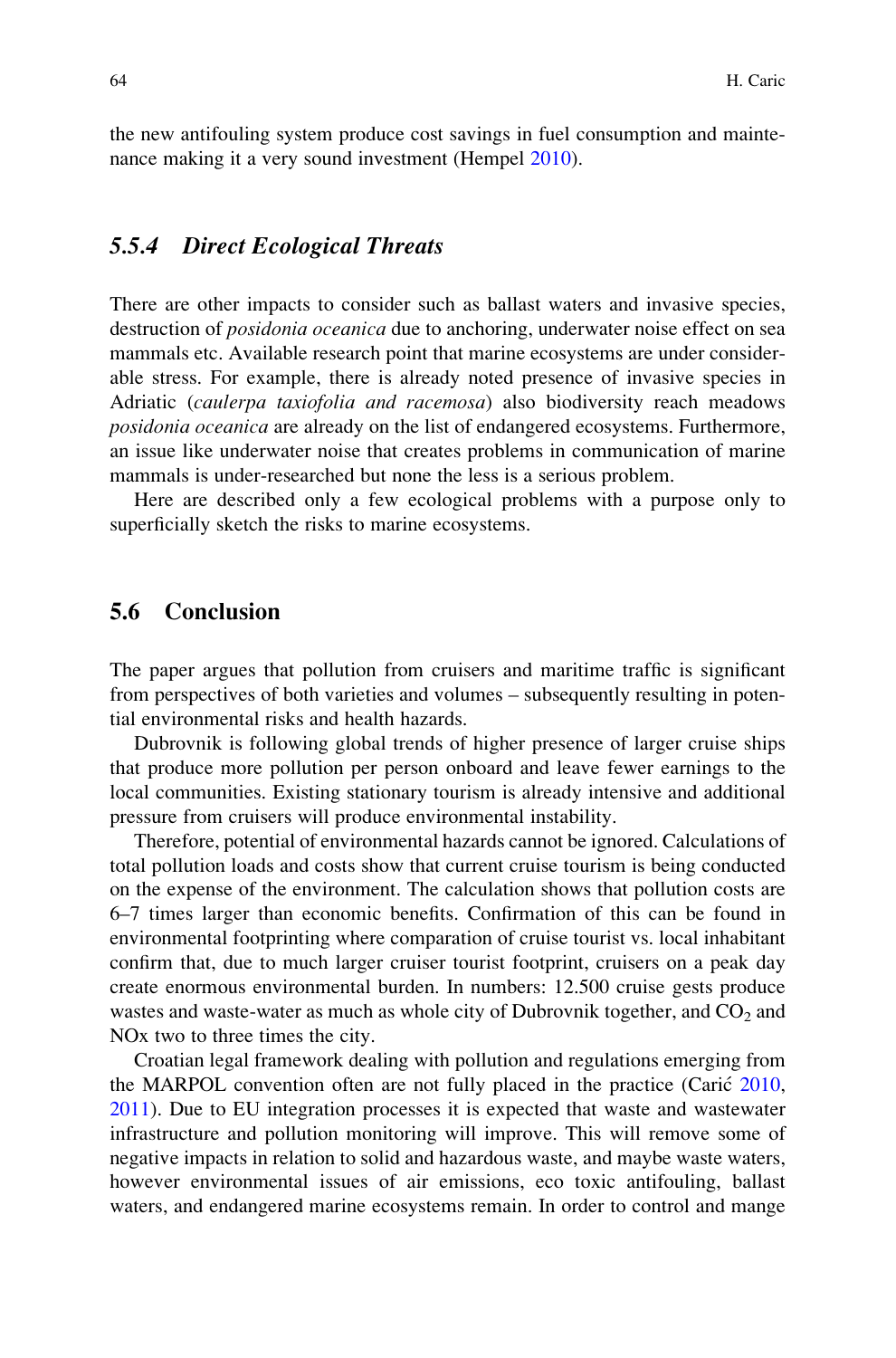<span id="page-18-0"></span>the risks and impacts local and national decision makers should moving along the lines proposed in the Mitigation chapter. More concretely "Cleaner" solutions for cruise ship operations paragraph offers some alternatives to air and antifouling pollution. Key idea here is to mitigate through imposing more environmentally sound solutions. This practice coincided with environmental management strategy often used: BATNEEC (Best Available Technology Not Entailing Excessive Cost) aiming to propose alternatives that are economically feasible while environmentally friendly. This also presents a marketing opportunity that could additionally stimulate ports and cruise lines to engage in environmental management more seriously. Consumer awareness trend show inclinations to use more environmentally friendly products and services so cruise corporations cannot afford to ignore this fact because they risk being labeled polluting mass tourism business as some concerned stakeholders have already marked them (Cohen 2006; Klein [2008](#page-19-0)).

At this point cruising tourism is far from the concept of sustainability or sustainable tourism as the World tourism organization promotes it (WTO [2010\)](#page-20-0), making it everyone's concern and responsibility to ensure that cruisers' environmental impacts are monitored, managed and reduced.

### References

- ACE (2000). Assessment of antifouling agents in coastal environments. MAS3-CT98-0178, Annual Report. Feb 1999–2000.
- Baker, J. M. (2001). Oil pollution. In J. Steele, S. Thorpe, & K. Turekian (Eds.), Encyclopedia of ocean sciences. London: Academic Press.
- BIST (2010). Online statistical system of the Institute for tourism based on the official data from Central Bureau of Statistics. [www.iztzg.hr/bist/.](http://www.iztzg.hr/bist/)
- Caric´, H. (2010). Direct pollution cost assessment of cruising tourism in the Croatian Adriatic. Financial Theory and Practice, 34(2), 161–180. Institute for Public Finance, Zagreb.
- Caric<sup> $H$ </sup>. (2011). Pollution valuation modelling and the management of the marine environment the case of cruise tourism. PhD thesis. Institute for oceanography and fisheries in Split.
- Central Bureau of Statistics (Državni zavod za statistiku) (2002–2010). Selected publications for crousing tourism for periods 2002–2010 (Odabrana izdanja prema programu publiciranja za 2002–2010. Poglavlje: Trgovina, ugostiteljstvo i turizam. Paragraf: Kružna putovanja stranih brodova u Republici Hrvatskoj), Crostat, Republic of Croatia, at [www.dzs.hr](http://www.dzs.hr).
- Central Bureau of Statistics (Državni zavod za statistiku) (2005). Statistical yearbook 2004, Crostat, Republic of Croatia, at [www.dzs.hr](http://www.dzs.hr).
- Central Bureau of Statistics (Državni zavod za statistiku) (2010a). Statistical yearbook for 2009. Paragraph 25–15. Foreign vessels on cruise in the Republic of Croatia p.419, Crostat, Republic of Croatia, at [www.dzs.hr](http://www.dzs.hr).
- Central Bureau of Statistics (Državni zavod za statistiku) (2010b). Report: Tourism cumulative data for 2009 (Priopčenje: Turizam – kumulativni podaci. Razdoblje od siječnja do prosinca 2009). Crostat, Republic of Croatia, at [www.dzs.hr.](http://www.dzs.hr)
- Clark, R. B. (2006). Marine pollution. Oxford, UK: Clarendon Press.
- Cohen G. (2006). Campain to Safeguard Americas Waters (C-SAW): Overview of cruise ship facts, criminal history, regulatory status and threats to the environment. Earth Island Institute.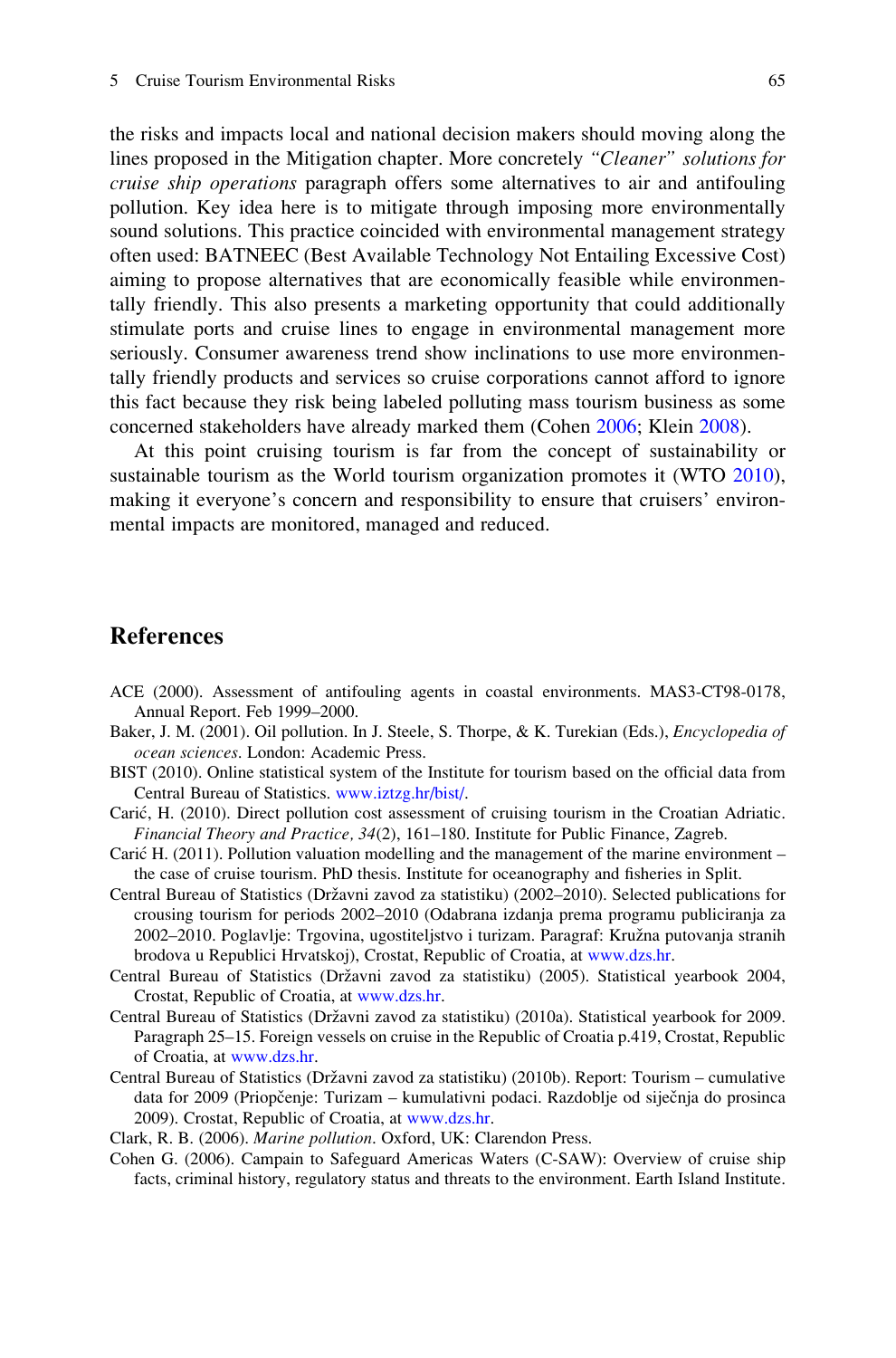- <span id="page-19-0"></span>Commoy, J. et al. (2005). The Environmental impact of cruise ships. American Society of Civil Engineers. Proceedings: World Water and Environmental Resources Congress 2005. Anchorage, Alaska, USA.
- Copeland, C. (2008). CRS report for Congress cruise ship pollution [online]. Congressional Research, No. RL32450. [www.ncseonline.org/NLE/CRSreports/08Aug/RL32450.pdf](http://www.ncseonline.org/NLE/CRSreports/08Aug/RL32450.pdf)
- Cousteau Society (2011). Plastic pollution in the Mediterranean Sea. [http://www.cousteau.org/](http://www.cousteau.org/news/mediterranean-plastic-pollution) [news/mediterranean-plastic-pollution.](http://www.cousteau.org/news/mediterranean-plastic-pollution) 2. Feb 2011.
- Dobson, S., & Gill, A. (2006). Environmental policy challenges for the cruise industry: Case studies from Australia and USA. In R. K. Dowling (Ed.), Cruise ship tourism. Oxfordshire, OX10 8DE.
- Dowling, R. K. (2006). The cruising industry. In R. K. Dowling (Ed.), Cruise ship tourism (pp. 3–17). Oxfordshire, OX10 8DE
- Dubrovacki List (2008). The city hosts 5 cruisers with 12500 guesta. [http://www.dulist.hr/content/](http://www.dulist.hr/content/view/1029/128/) [view/1029/128/](http://www.dulist.hr/content/view/1029/128/).
- Dubrovački vjesnik (2009). "Erupcija s cruisera!". [www.dubrovacki.hr/clanak/8199/aaa](http://www.dubrovacki.hr/clanak/8199/aaa).
- Hempel (2007). Coating reference handbook, Hempel A/S Centre for Applied Coatings Technology / Group Technical Service. 9. Edition, 1. Print, November 2007.
- Hempel (2010). HEMPASIL X3, BASE 87509 fouling release coating. [www.hempel.com/inter](http://www.hempel.com/internet/inecorporatec.nsf/vHEMPELDOC/A4269DA5B905F263C1257508004B44EA?OpenDocument)[net/inecorporatec.nsf/vHEMPELDOC/A4269DA5B905F263C1257508004B44EA?](http://www.hempel.com/internet/inecorporatec.nsf/vHEMPELDOC/A4269DA5B905F263C1257508004B44EA?OpenDocument) [OpenDocument.](http://www.hempel.com/internet/inecorporatec.nsf/vHEMPELDOC/A4269DA5B905F263C1257508004B44EA?OpenDocument)
- Index news portal (2004). Izbjegnuta tragedija u Dubrovniku: Brod skoro udario u hotel. [http://](http://www.index.hr/vijesti/clanak/izbjegnuta-tragedija-u-dubrovniku-brod-skoro-udario-u-hotel/217764.aspx) [www.index.hr/vijesti/clanak/izbjegnuta-tragedija-u-dubrovniku-brod-skoro-udario-u-hotel/](http://www.index.hr/vijesti/clanak/izbjegnuta-tragedija-u-dubrovniku-brod-skoro-udario-u-hotel/217764.aspx) [217764.aspx.](http://www.index.hr/vijesti/clanak/izbjegnuta-tragedija-u-dubrovniku-brod-skoro-udario-u-hotel/217764.aspx) 16 Aug 2004.
- Institute for Tourism. (2006). Survey on attitudes and expenditures of cruise ship visitors in Croatia in 2006. Zagreb: Institute for Tourism.
- Institute for Tourism. (2007). Study of Sustainable Development of Cruising Tourism in Croatia. Zagreb: Institute for Tourism.
- Jeftic, L., Hagerhall, B., & Anianson, B. (2005). Marine litter. Zagreb: UNEP.
- Kevin, T., Raymond, K., Chadwick, J., & Waldock, M. (1999). The effects of short-term changes in environmental parameters on the release of biocides from antifouling coatings: cuprous oxide and tributyltin. Applied Organic Chemistry, 13(1999), 453-460.
- Kizzia Tom (2006, August 20 ). Whale carcass docks in Seward. Anchorage Daily News.
- Klein, R. A. (2008). Paradise lost at sea, rethinking cruise vacations. Halifax: Fernwood Publishing.
- Kurtela Ž., Jelavić V., Novaković T. (2007). Štetno djelovanje ispuštenog balasta na morski okoliš. Naše more. 54.
- Marks K., Howden D. (2008). The world's rubbish dump: A garbage tip that stretches from Hawaii to Japan accessed. The Independent. [http://www.independent.co.uk/environment/the-worlds](http://www.independent.co.uk/environment/the-worlds-rubbish-dump-a-garbage-tip-that-stretches-from-hawaii-to-japan-778016.html)[rubbish-dump-a-garbage-tip-that-stretches-from-hawaii-to-japan-778016.html.](http://www.independent.co.uk/environment/the-worlds-rubbish-dump-a-garbage-tip-that-stretches-from-hawaii-to-japan-778016.html) Tuesday, 5 Feb 2008.
- McCalla, R. J., & Charlier, J. J. (2006). Round-the-world cruising: A geography created by geography? In R. K. Dowling (Ed.), Cruise ship tourism (pp. 206–222). Oxfordshire, OX10 8DE
- Miola A., Ciuffo B., Giovine E., Marra M. (2010). Regulating air emissions from ships. The state of the art on methodoligies, technologies and policy options. Joint Research Centre of the European Commission. Institute for Environment and Sustainability.
- NRC National Research Council. (1995). Clean ships, clean ports, clean oceans: Controlling garbage and plastic wastes at sea. Washington, DC: National Academy Press.
- Passenger Shipping Association (2006). Discover cruises Annual cruise review.
- Rawlings T., Ruiz G.M., Schoenfeld S., Dobbs F.C., Drake L.A., Huq A., Colwell R.R., (1999). Ecology and ballast mediated Transfer of Vibrio Cholerae 01 and 0139. Conference Paper: 1st National Conference on Marine Bioinvasions January 1999, MIT Cambridge, USA.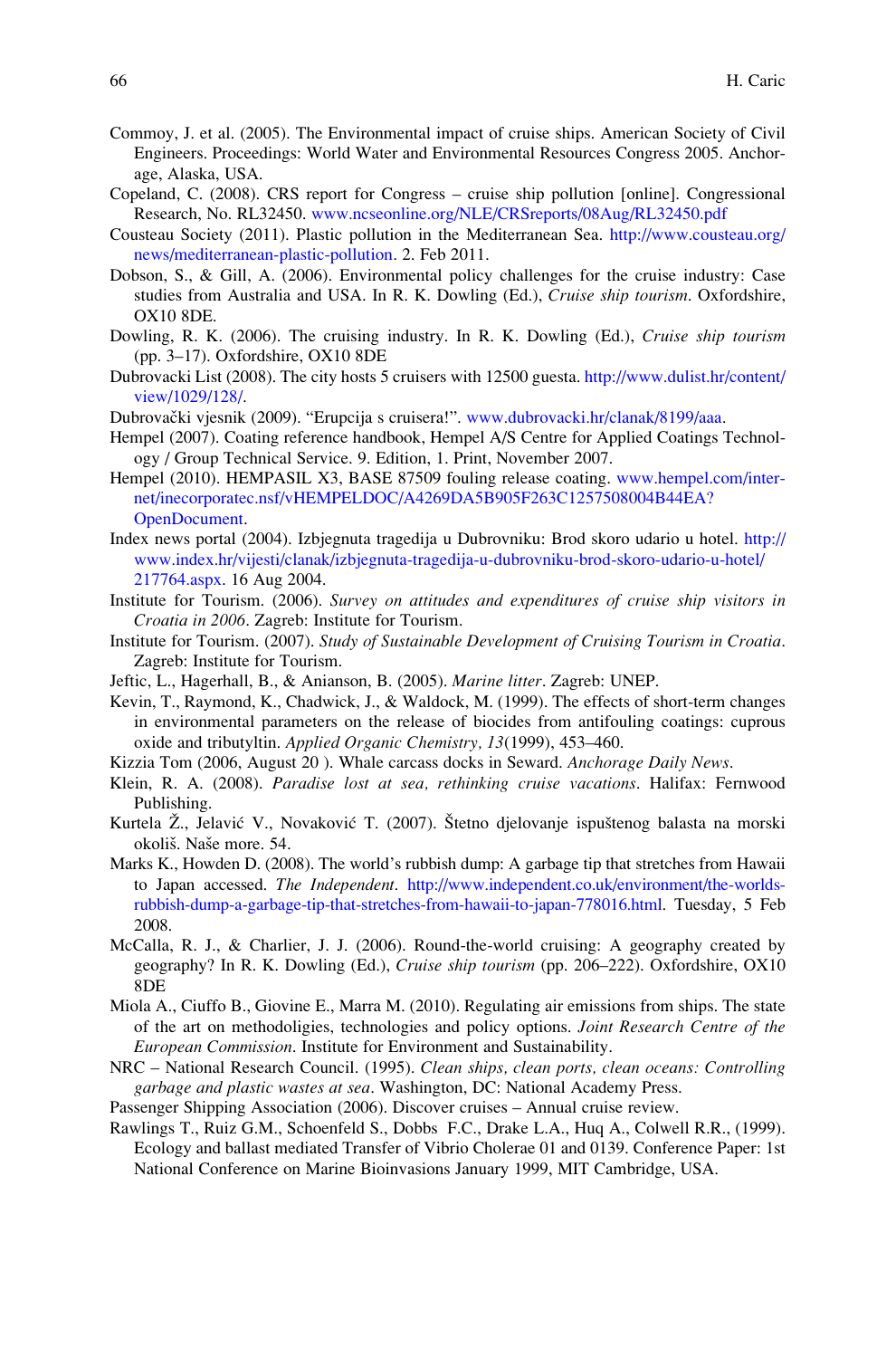- <span id="page-20-0"></span>Rogers, C. S., McLain, L., & Zulo, E. (1998). Damage to coral reefs in Virgin Islands national park and biosphere reserve from recreational activities. Coral Reefs, 2, 405–410.
- San Francisco Estuary Project (2009). How boat sewage discharges affect the environment [online]. San Francisco Bay Regional Water Quality Control Board and California Department of Boating and Waterways. Oakland CA, USA. [http://sfep.abag.ca.gov/sewage.html.](http://sfep.abag.ca.gov/sewage.html)
- Schiff, K., Diehl, D., & Valkirs, A. (2003). Copper emissions from antifouling paint on recreational vessels, Technical Report #405. Westminster, CA, USA: Southern California Coastal Water Research Project.
- US Senate (2007). Legislative hearing on the Marine Vessel Emissions Reduction Act of 2007, S. 1499," U.S. Senate, Committee on Environment and Public Works, 14 Feb 2008, p. 1.
- Stojmenović, R. (2010). Uginuli grbavi kit zaglavio na pramcu broda na Aljasci. 24 sata. Petak. [www.24sata.hr/zivotinje/uginuli-grbavi-kit-zaglavio-na-pramcu-broda-na-aljasci-184472.](http://www.24sata.hr/zivotinje/uginuli-grbavi-kit-zaglavio-na-pramcu-broda-na-aljasci-184472) 30 July 2010.
- Terre d'avenir (2010). Mediterranean endangered For a sea free of waste. Expédition M.E.D. Meditteranee en danger. [www.expeditionmed.eu/fr/.](http://www.expeditionmed.eu/fr/)
- TRT Trasporti e Territorio Srl (2007). External costs of maritime transport. Report prepared by TRT for the European Parliament's Committee on Transport and Tourism, European Parliament Directorate General. Internal Policies of the Union. [www.europarl.europa.eu/activities/](http://www.europarl.europa.eu/activities/expert/eStudies.do?language=EN)  $expert/eStudies.do?$ language= $EN$ .
- US EPA United States Environmental Protection Agency (2008). Cruise ship discharge assessment report. US EPA Oceans and Coastal Protection Division. Washington. EPA 842-R-07-005.
- Valkirs, A. O., Seligmnan, P. F., Haslbeck, E., & Caso, J. S. (2003). Measurement of copper release rates from antifouling paint under laboratory and in situ conditions: implications for loading estimation to marine water bodies. Marine Pollution Bulletin, 46, 763–779.
- Ware, B. (2002, 15 December). How badly do ships pollute halifax? Halifax Daily News,.
- Weaver, A. (2005). The mcdonaldization thesis and cruise tourism. Annals of Tourism Research, 32(2), 346–366. Elsevier Ltd.
- WTO World Tourism Organization (2010). Concepts and definitions, available at: [http://www.](http://www.world-tourism.org/frameset/frame_sustainable.html) [world-tourism.org/frameset/frame\\_sustainable.html](http://www.world-tourism.org/frameset/frame_sustainable.html) Accessed Feb 2010.
- Schiff K., Diehl D, Valkirs A. 2003. Copper emissions from antifouling paint on recreational vessels", Technical Report #405, Southern California Coastal Water Research Project, Westminster, CA, USA.